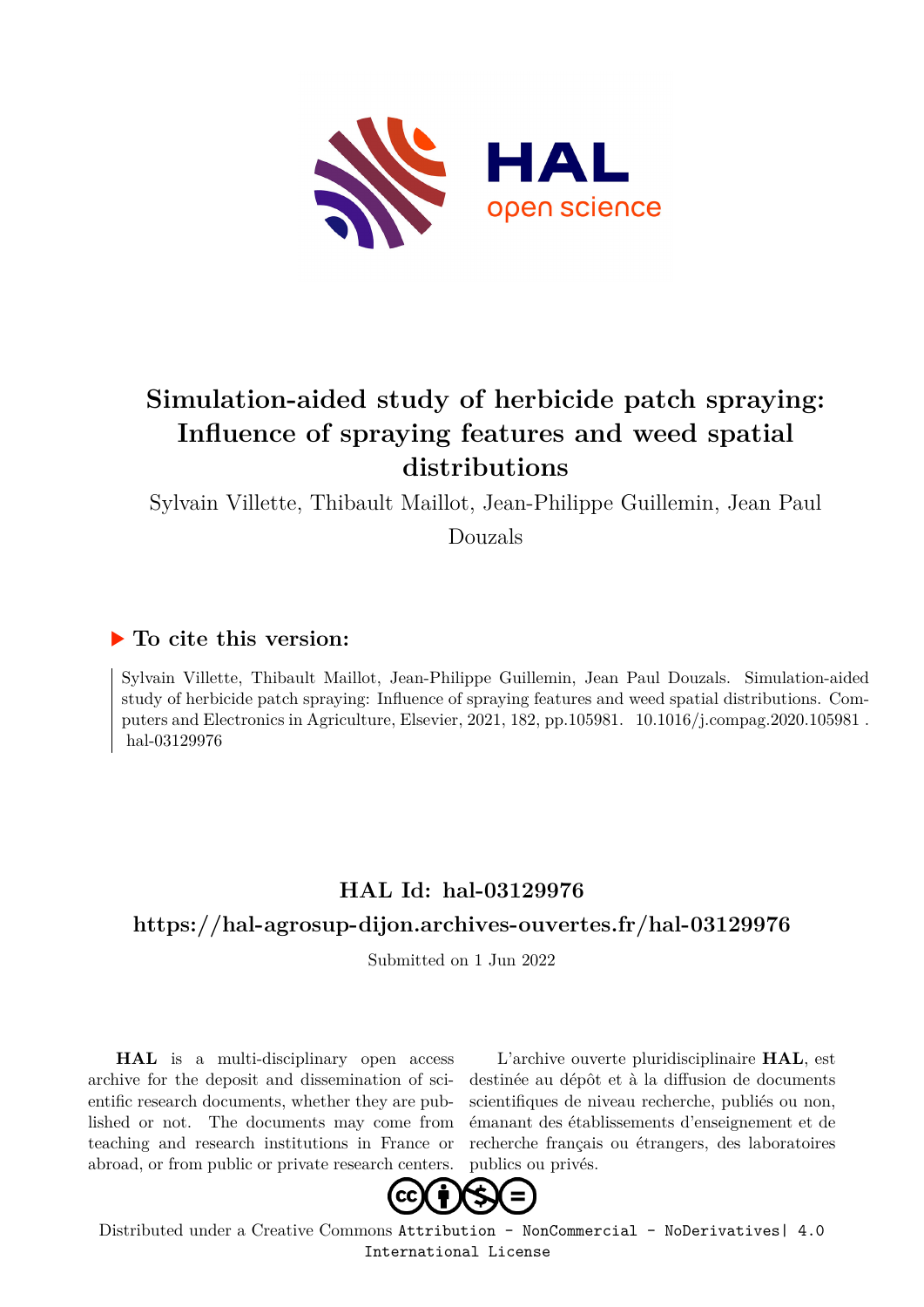Version of Record: <https://www.sciencedirect.com/science/article/pii/S0168169920331860> Manuscript\_92952235c20da7220e4c080321358e81

| $\mathbf{1}$   | Simulation-aided study of herbicide patch spraying: influence of spraying features and weed                                                 |
|----------------|---------------------------------------------------------------------------------------------------------------------------------------------|
| $\overline{2}$ | spatial distributions                                                                                                                       |
| 3              | S. Villette <sup>a*</sup> , T. Maillot <sup>a</sup> , J.P. Guillemin <sup>a</sup> , J.P. Douzals <sup>b</sup>                               |
| $\overline{4}$ | <sup>a</sup> Agroécologie, AgroSup Dijon, INRAE, Univ. Bourgogne, Univ. Bourgogne Franche-Comté, F-21000                                    |
| 5              | Dijon, France                                                                                                                               |
| 6<br>7         | <sup>b</sup> UMR ITAP, INRAE, Montpellier SupAgro, Univ. Montpellier, 361 rue Jean-François Breton, F-34196<br>Montpellier cedex 05, France |
| $8\,$          | Corresponding author                                                                                                                        |
| 9              | E-mail address: sylvain.villette@agrosupdijon.fr                                                                                            |
| 10             | Abstract:                                                                                                                                   |
| 11             | Patch spraying is a technological way to reduce herbicide amounts required to control weeds by triggering                                   |
| 12             | spraying only where weeds lie. Nevertheless, the adoption rate of this technology by farmers is still low and                               |
| 13             | there is a lack of efficient tools to assess patch herbicide applications depending on spraying features and                                |
| 14             | weed spatial distributions. To avoid unrealistic in-field experiments, a virtual patch sprayer is designed and                              |
| 15             | computer simulations are carried out to quantify herbicide reduction possibilities and assess the ability to                                |
| 16             | apply the right rate on weed patches to ensure herbicide efficiency. The spray application simulator                                        |
| 17             | combines the theoretical description of the sprayer using various boom section widths (from 0.5 to 24 m)                                    |
| 18             | with experimental data describing various nozzle spray patterns obtained from three commercial nozzles.                                     |
| 19             | Virtual weed infestation maps are designed using random locations of weed patches with various spatial                                      |
| 20             | aggregation degrees modelled by different weed coverage rates and elliptical patch sizes. Simulation results                                |
| 21             | are analysed through two performance indicators: i) the herbicide reduction ratio obtained with patch                                       |
| 22             | spraying compared to a uniform broadcast application (on the entire field area), ii) the proportion of weed                                 |
| 23             | patch area on which the application rate is higher than 85% of the prescribed application rate. Computer                                    |
| 24             | simulations enable to estimate a simplified relationship to quantify the reduction of herbicide use as a                                    |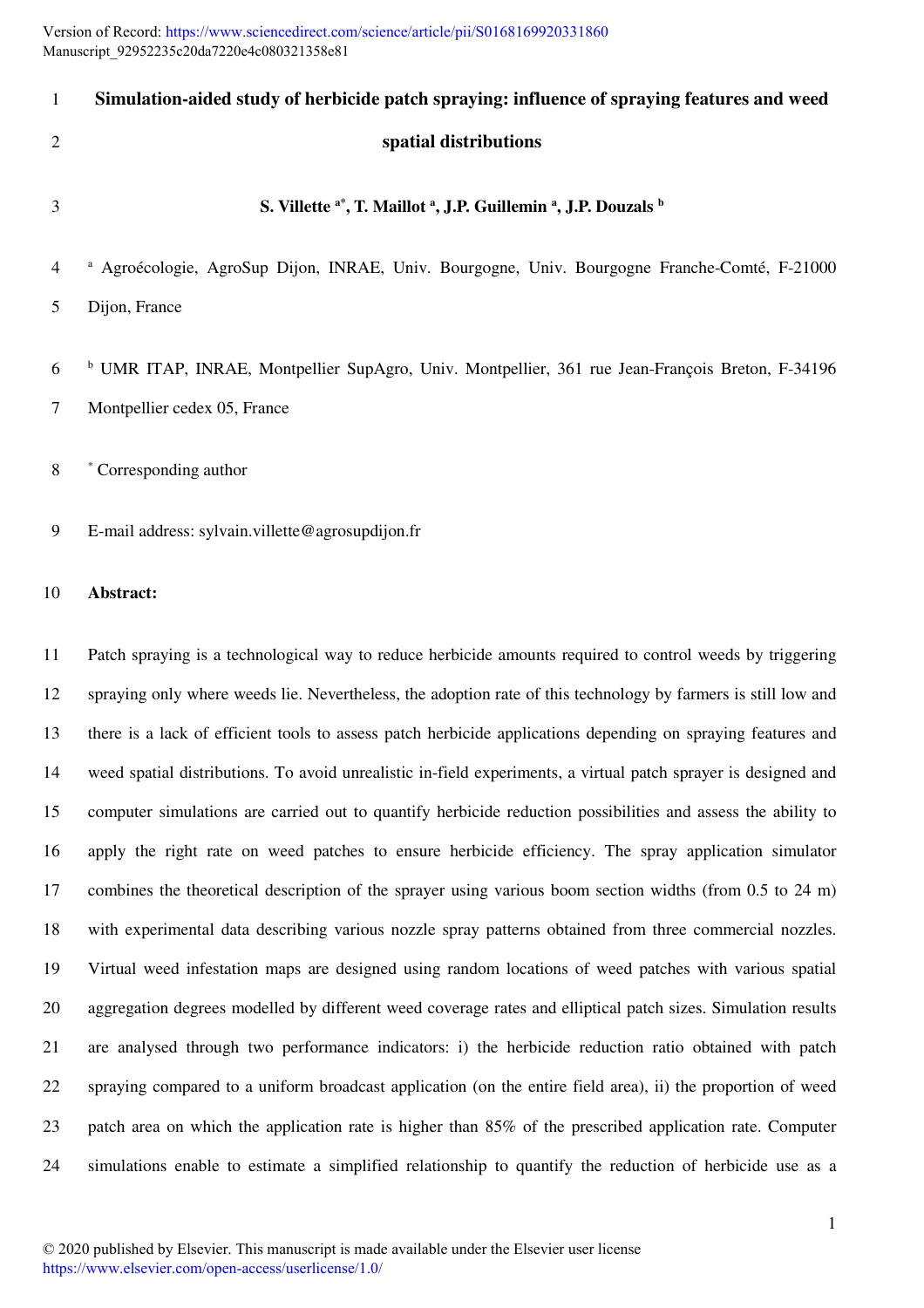25 function of the weed coverage rate, the size of weed patches and the boom section width. This demonstrates 26 that computer simulations provide practical tools to estimate the sprayer spatial resolution required to reach a 27 given herbicide reduction target according to the weed spatial distribution. Simulations also demonstrate that 28 the use of narrow section widths equipped with traditional nozzles leads to a significant proportion of weed 29 areas exposed to herbicide under-application in the case of small patches.

30 **Keywords: computer simulation; virtual sprayer; patch spraying; herbicide use reduction; under-**31 **application.** 

#### 32 **1. Introduction**

33 Weeds are known to be the most harmful pests (Oerke, 2006), reducing yields and harvest quality because of 34 their competition with crops, harvest pollution or other pest organism propagation. Thus, weed control 35 efficiency is essential to maintain agricultural production, and the most popular approach relies on chemical-36 based solutions consisting of uniform herbicide applications across fields. However, this approach is 37 reaching its limits regarding environmental concerns, health issues and herbicide-resistant weed problems.

38 Since weeds are generally spatially aggregated and occur in patches (Cousens and Croft, 2000), various 39 works have addressed site-specific or patch spraying for post-emergence herbicide applications (Gonzalez-40 de-Soto et al., 2016; Paice et al., 1995; Rasmussen et al., 2019; Shearer and Jones, 1991; Stafford and Miller, 41 1993). They have considered variable-rate applications or binary intermittent on/off applications. Thus, 42 numerous remote (Thorp and Tian, 2004) and ground–based (Wang et al., 2019) weed detection techniques 43 have been designed, for map-based or real-time approaches. Recent works demonstrated that new weed 44 detection algorithms reached high level of crop-weed classification accuracy especially in the case of row 45 crops such as 94.5% of good classification in maize (Gao et al., 2018). Therefore, current detection 46 techniques provide accurate and high resolution weed maps (1.78 mm/pixel in Gao et al. (2018)). Moreover, 47 the development of fast switching control actuators and RTK GPS auto-steer systems have improved the 48 spatial accuracy of patch spraying. Thus, new sprayers enable to open or close each nozzle with a satisfying 49 accuracy following the travel direction as measured by Gonzalez-de-Soto et al. (2016) who reported an 50 average distance error of only 44 mm with a standard deviation of 66 mm using a unmanned patch sprayer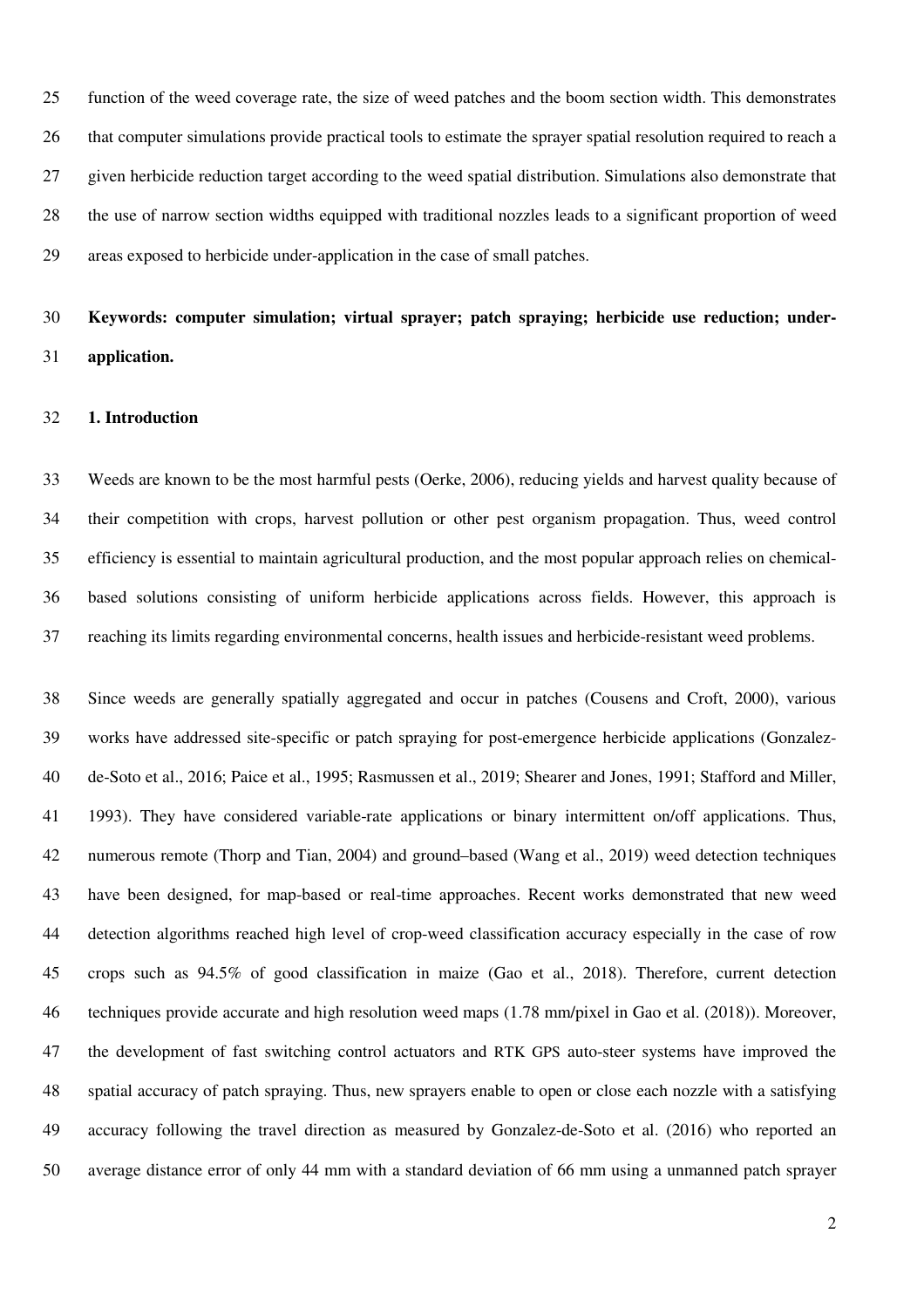51 designed for on/off applications. These results were obtained with a robot speed of 3 km/h and an area to be 52 treated divided into cells of 0.5×0.5 m. The accuracy of commercial sprayers has also been recently studied 53 by Rasmussen et al. (2019) with a weed map divided into 1  $m<sup>2</sup>$  grid squares. The authors measured that 89-54 96% of weed target areas were actually sprayed with 3 m boom sections at a travel speeds of 6-8 km/h, 89- 55 92% with 0.5 m boom sections at low travel speeds (2.5-3 km/h) and 77-85% with 0.5 m boom sections at 4 56 to 4.5 km/h. Considering the incorrectly sprayed area outside the weed patches, the sprayed area reached 42- 57 108% of the target areas with 3 m boom sections at 6-8 km/h but only 2-4% with 0.5 boom sections at low 58 travel speeds (2.5-3 km/h) and 7-8% with 0.5 boom sections at 4 to 4.5 km/h.

59

60 For two decades, various experimental works assessed patch sprayer prototypes and conducted field trials to 61 estimate on the reduction of herbicide amounts required for weed control (compared to a uniform broadcast 62 application). For example, in maize, Gutjahr et al. (2012) used a sprayer with an on/off control and equipped 63 of three tanks with three herbicides against three weed groups. The herbicides were applied separately with 64 spray boom sections of 9 m in width according to three binary application maps with a resolution of 9×9 m. 65 Then, the average herbicide reduction was 10% for annual broadleaf weeds, 34% for annual grass weeds and 66 93% for perennial weeds. For the same crop, in four maize fields, Castaldi et al. (2017) obtained herbicide 67 reductions from 14 to 39.2% using spray boom sections of 2 m in width and binary weed maps with a 68 resolution set at 2×2 m. In another recent study, Esau et al. (2018) reach an herbicide reduction of 78.5% in 69 wild blueberry fields infested of hair cap moss by using a real-time detection device and a sprayer equipped 70 of boom section of 1.5 m in width. These few results illustrate that the reduction of herbicide amount varied 71 over a wide range depending on herbicide spraying parameters and uncontrolled weed spatial distributions. 72 Consequently, experimental studies showed potential reductions expected by using patch sprayers but they 73 are not suitable to investigate how spraying features and weed spatial distributions affects herbicides 74 reductions. Moreover, in most studies, the size of weed map cells is larger than the sprayer footprint and 75 limits the application resolution.

76 To highlight more general trends and results, some authors have proposed establishing models to describe 77 spraying performances relating to weed spatial distribution characteristics and sprayer key features. Wallinga 78 et al. (1998) used distance measurements to describe weed spatial distribution and suggested to interpret the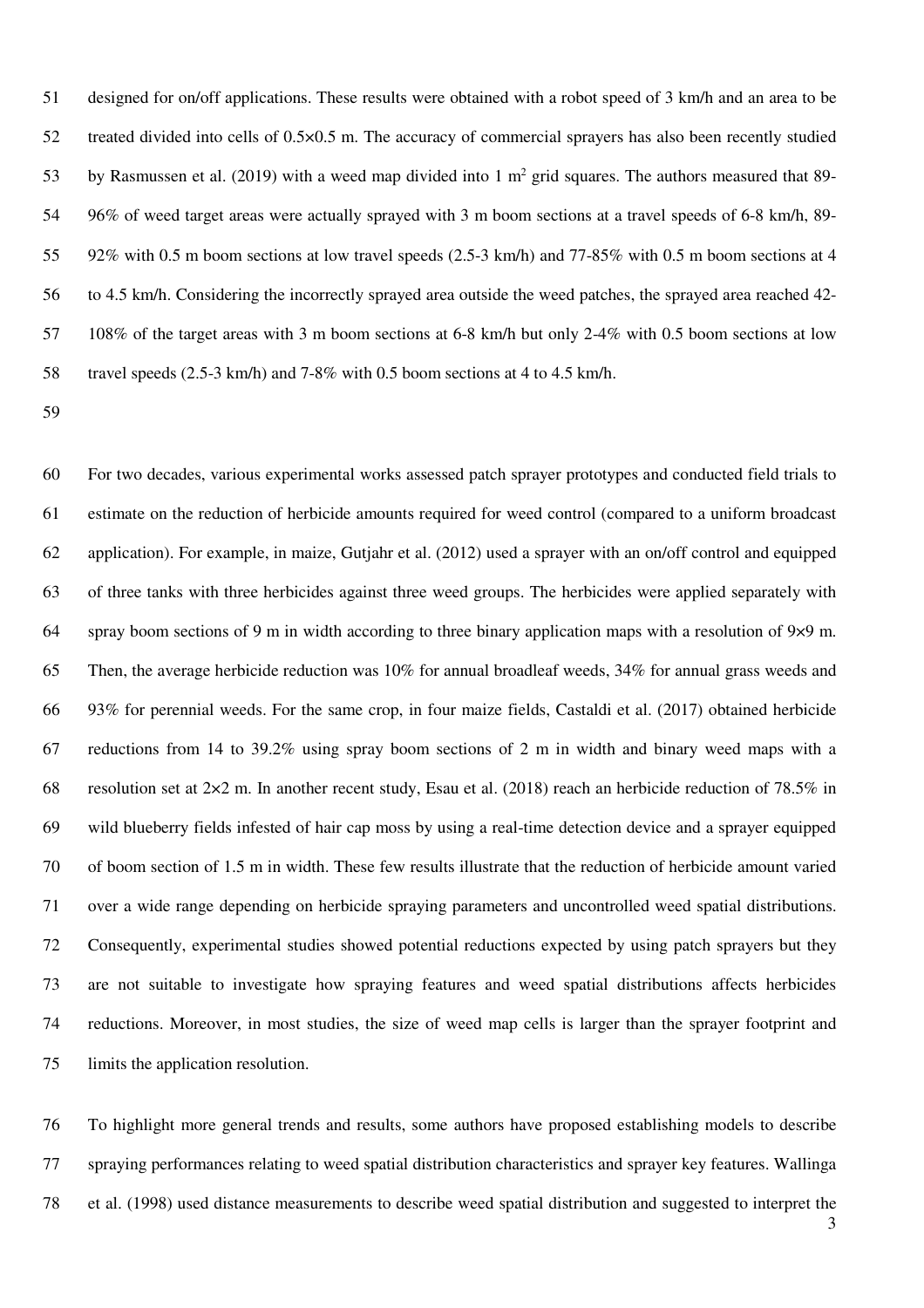79 cumulative distribution function of point-nearest weed distances as an estimate of the amount of herbicide 80 that an ideal patch sprayer can use relative to a whole field application. The ideal patch sprayer was assumed 81 to apply a full rate of herbicide to a circular zone around each weed, irrespective of actual sprayer technical 82 constraints. The authors estimated the herbicide reduction: 15% for a sprayer operating at a spatial resolution 83 of 4 m, 38% at 2 m, 59% at 1 m and 76% at 0.5 m. The establishment of such relationship between herbicide 84 reduction and spraying spatial resolution is interesting but the curve provided by the author only correspond 85 to one specific weed spatial distribution characterised on a very small plot (32.4×18 m). Moreover the 86 circular application assumed for the ideal sprayer differs from how actual sprayer works. Carroll and Holden 87 (2009) addressed the performance of a patch sprayer depending from control time, forward speed and boom 88 section width. In particular, they simulated patch spraying on a set of weed maps established with a 89 resolution of 1 m/pixel and classified in nine categories. They computed a spray application index and 90 modelled this index as a function of two variables (*i.e.* boom section width and control time) and three 91 regression parameters. The values of these three parameters were computed for each weed map class. The 92 choice of this global index does not enable to estimate the herbicide reduction or the proportion of weeds 93 correctly sprayed. Recently, Franco et al. (2017) addressed the problem of selecting the appropriate precision 94 spraying technology for weed management. They performed simulations using two virtual weed maps built 95 with a high number of small circular patches or only few bigger circular patches respectively. The spraying 96 was simulated with section width of 1 to 40 m. As in the other studies, the authors observed that the potential 97 herbicide savings not only depend on spraying resolution, but also on the weed coverage rate and the spatial 98 distribution of weed patches. Franco et al. (2017) modelled the relative sprayed area as the sum of the weed 99 coverage rate and a function of the total width of the boom and the width of each boom section. This 100 regression model was deduced from only two simulated weed maps with very close weed coverage rates 101 (10% and 10.9%) and cannot be generalized for a wide range of coverage rates. Furthermore, the model does 102 not integrate any independent variable related to patch size or weed aggregation degree.

103 Virtual experiments based on numerical simulations appear as the best approach to characterize herbicide 104 patch spraying when various sprayer resolutions and various weed spatial distributions need to be compared. 105 Nevertheless, at the present time, there is still a lack of patch spraying model to describe interaction of 106 parameters that affect the reduction of herbicide amount. Moreover, from the best of our knowledge, all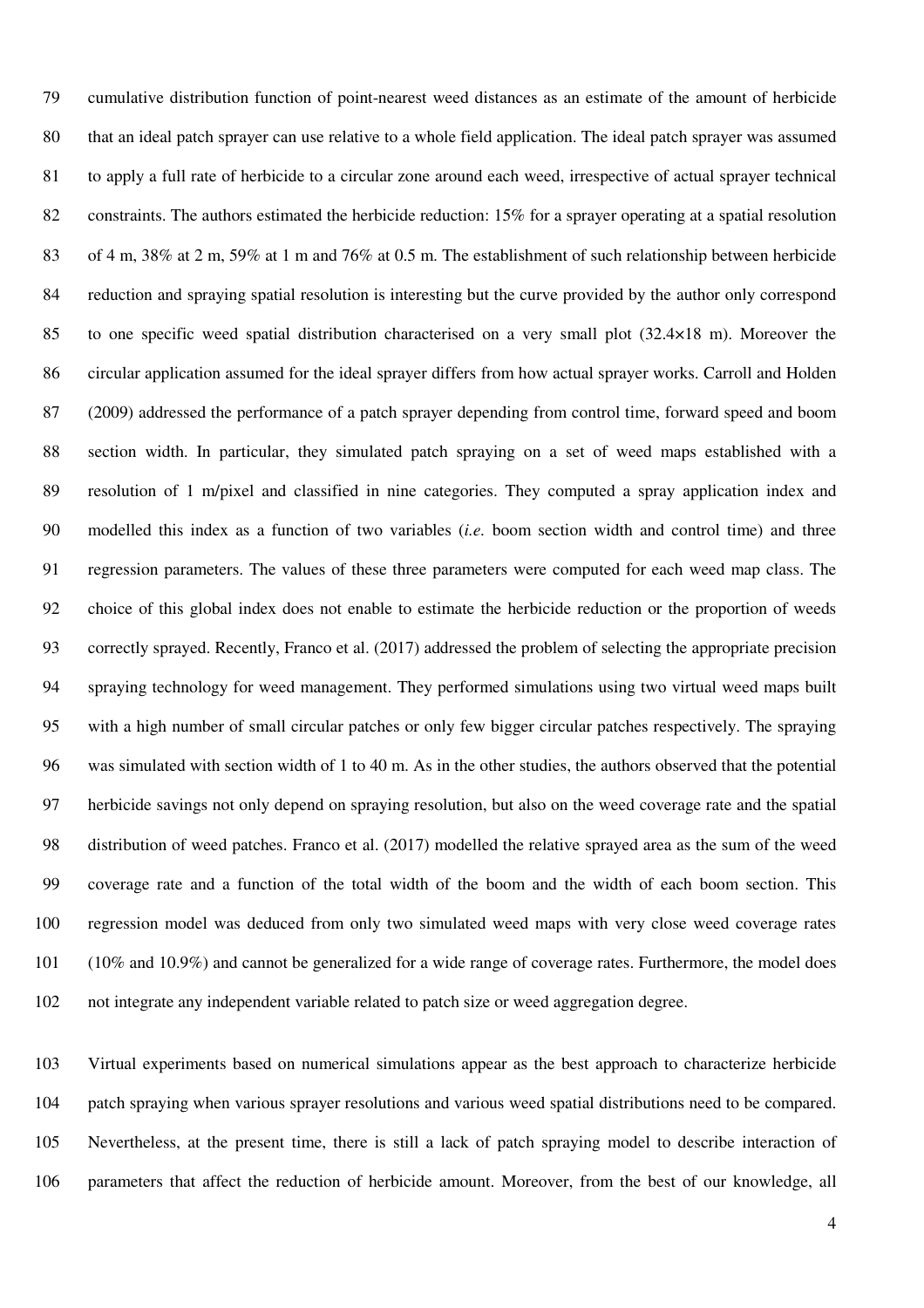107 herbicide spraying simulations presented in the literature assumed a uniform application of herbicide on the 108 sprayed areas. This does not take into account the uneven application in the transverse direction that occurs 109 when narrow boom sections or individual nozzles are controlled independently involving a lack of multiple 110 spray overlapping. Although this risk of under-application has been identified for decades (Paice et al., 111 1995), no study has addressed or characterized this patch spraying weakness, which can lead to weed-control 112 failure and emergence of herbicide-resistant weeds (Neve and Powles, 2005).

113 The objective of the present work is to develop a computer simulation model of intermittent on-off patch 114 spraying to investigate the influence of nozzle spray patterns, boom section widths, weed infestation rates 115 and weed spatial distributions on herbicide reduction, as well as on under-application area occurrence. The 116 paper demonstrates that the use of computer simulations enables to establish a simplified relationship to 117 quantify the reduction of herbicide use as a function of the spatial weed distribution (defined by weed 118 elliptical patch size and coverage rate) and the boom section width. It also demonstrates that computer 119 simulations enable to estimate the weed area rate exposed to herbicide under-applications related to nozzle 120 spray patterns and section widths in the case of narrow weed patches.

### 121 **2. Materials and Methods**

122 Herbicide patch spraying was simulated combining virtual weed maps and a virtual sprayer. The virtual 123 weed maps were designed using random locations of weed patches with various spatial aggregation degrees 124 modelled by different weed coverage rates and elliptical patch sizes (*cf.* section 2.1). A virtual spraying was 125 designed using experimental nozzle spray patterns (*cf.* section 2.2.1) and simulating the herbicide application 126 with different boom section widths (*cf.* section 2.2.2). Two indicators were computed to assess the reduction 127 of herbicide amount and the application efficiency (*cf.* section 2.3). The algorithms have been developed 128 with the software Matlab (2019).

### 129 *2.1 Modelling infestation map*

130 In this paper, virtual binary maps were used to simulate weed maps that could be derived from weed 131 detection and localization devices used on crops or bare soil. These maps include virtual weed patches that 132 are perfectly defined and localised in the field. In order to put the emphasis on the impact of weed patch size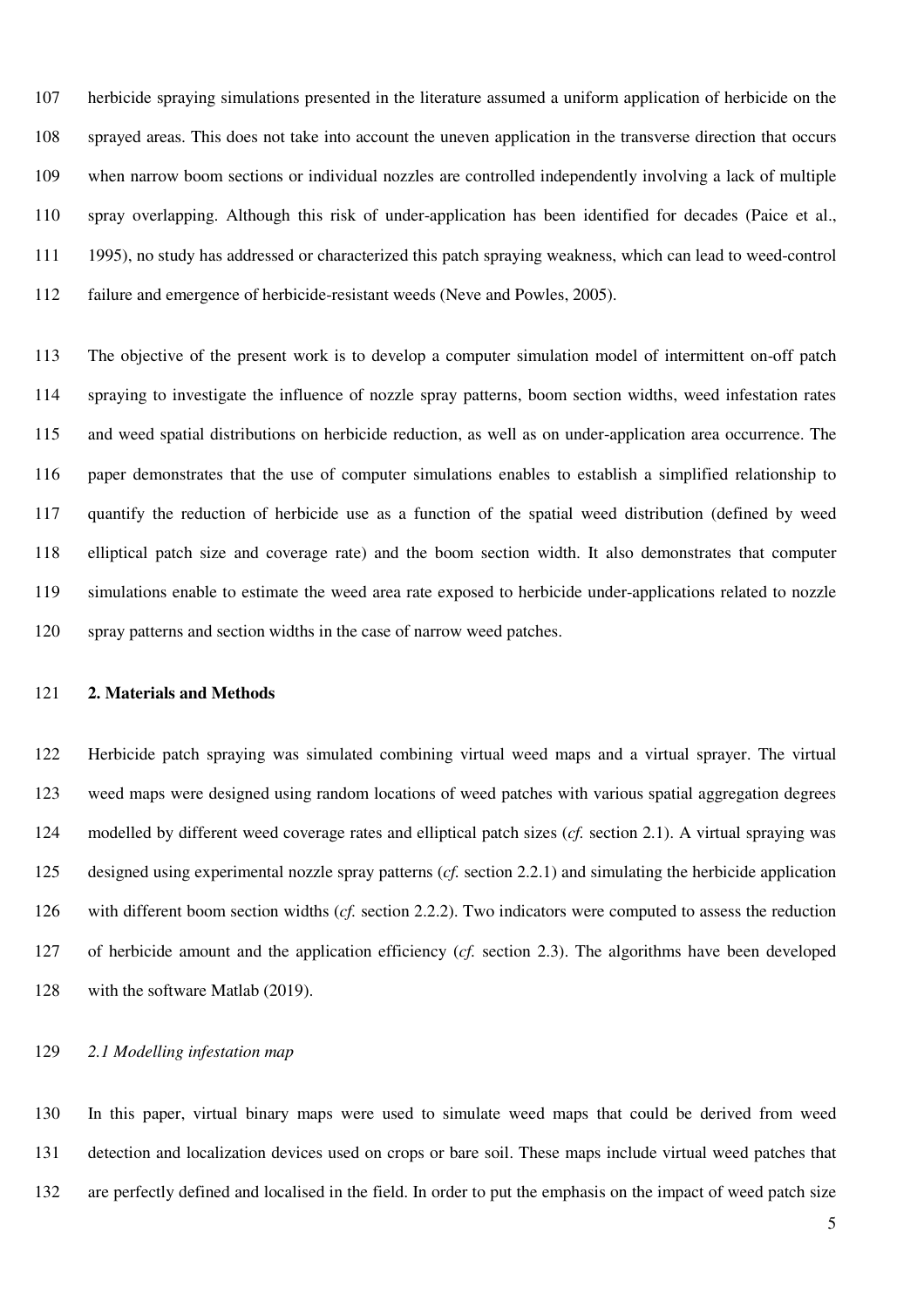133 and coverage rate, and on the ability of the sprayer to apply herbicide on weeds, the binary weed maps were 134 simulated by placing full elliptical patches at random positions on virtual field bands. The theoretical shape 135 of weed patches tends to be elliptical because of natural dispersal processes and elongated in the direction of 136 field traffic (Dieleman and Mortensen, 1999; Paice et al., 1998) because of seed movements caused by soil 137 tillage and crop harvesting (Barroso et al., 2006; Cousens and Croft, 2000). Therefore, in this paper, the 138 representation of weed patches were simplified by considering elliptical patches oriented in the direction of 139 cultivation operations (that is also the travel direction of the virtual sprayer) in accordance with the 140 anisotropy in patch expansion due to directional management practices (Humston et al., 2005). Thus, 141 elementary elliptical patches were defined by only two parameters: their width  $(w<sub>w</sub>)$  and length  $(l<sub>w</sub>)$ . Because 142 of the random distribution of the elementary ellipses, their overlapping provides a greater variety of shapes, 143 size and orientation for weed patches resulting from the aggregation of several elementary ellipses.

144 The virtual field bands were 72 m in width, 20 000 m in length, and computed with a spatial resolution of 145 0.025×0.025 m/pixel (*i.e.* pixels of 6.25 cm²). For the simulations, the bands were made of 20 successive 146 segments of 1000 m so that 20 cumulative values of the parameters of interest can be computed (*i.e.* on band 147 lengths from 1000 to 20 000 m) and the convergence of the assessment indicators can be checked (see 148 section 2.3). The band width corresponds to a central sprayer pass with a working width of 24 m and two 149 adjacent bands. This ensures to avoid edge effects due to patch location bias or lack of spray overlap on 150 central pass borders. A set of virtual field bands were computed for various weed coverage rates set at 5, 10, 151 20, 30, 40 and 50% of the total area; various ellipse lengths of 0.5, 1, 2, 4, 8, 16 and 32 m; and various width 152 to length ratios of 0.2, 0.5 and 1 (ellipses are circles when the ratio is 1). Thus, a set of weed patch maps 153 were simulated representing various infestation rates and aggregation degrees. Considering the same weed 154 coverage rate, the aggregation degree increases when the size of ellipses increases. Because of the random 155 distribution of ellipses, their overlapping provides a variety of shapes for distinct weed patches. Fig. 1 156 illustrates two examples of virtual weed infestation maps presenting the same global coverage rate but 157 obtained for two contrasted patch sizes.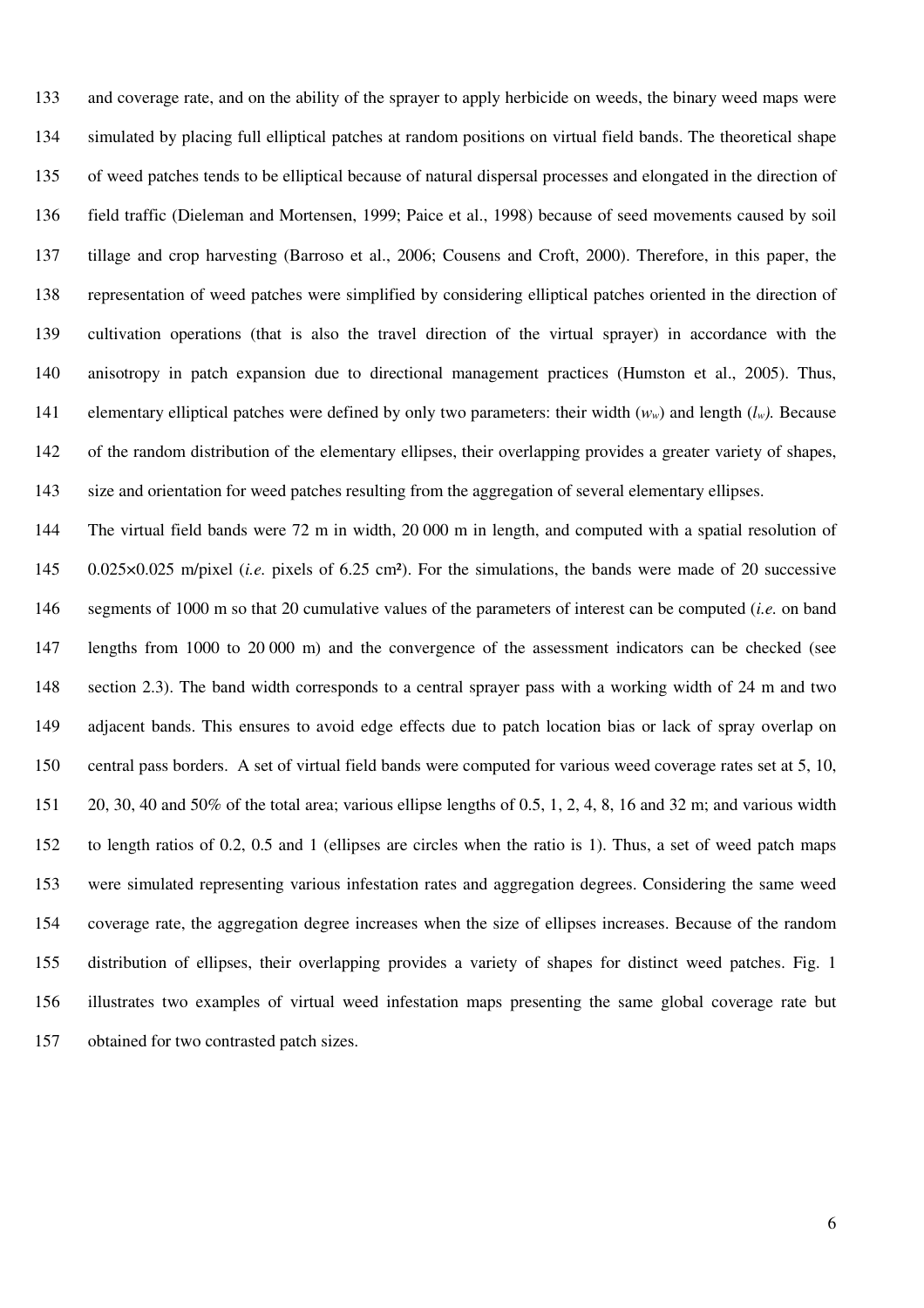

159 **Fig. 1.** Example of areas extracted from weed maps simulated for small elliptical ( $l_w = 1$  m,  $w_w = 0.2$  m) 160 patches (upper row) and large elliptical  $(l_w = 32 \text{ m}, w_w = 16 \text{ m})$  patches (bottom row) with a coverage rate of 161 20%.

### 162 *2.2 Modelling patch spraying*

158

163 Several virtual spraying configurations were developed as based on the replication of simulated transverse 164 spray distribution patterns derived from experimental measurements or theoretical shapes.

### 165 *2.2.1 Transverse spray patterns*

166 Different transverse spray patterns (TSP) were considered to model the spray deposit under single nozzles. 167 First, a rectangular pattern was designed as the uniform distribution of the product sprayed by a fictitious 168 idealized nozzle. This theoretical spray pattern was centred under the nozzle and the spray width was set 169 equal to the nozzle spacing *sN*. Thus, this provides a uniform coverage over the length of a boom section 170 when all nozzles of the section are switched on. Moreover, this uniform distribution is obtained without any 171 overlap of the sprays of adjoining nozzles and it is not affected by the boom height. This idealized situation 172 was traditionally assumed (mostly implicitly) for patch spraying simulations in the literature (Franco et al., 173 2017). Second, more realistic spray patterns were deduced from experimental measurements for three 174 commercial nozzles with different spray top angles and different distribution shapes: a low-drift flat fan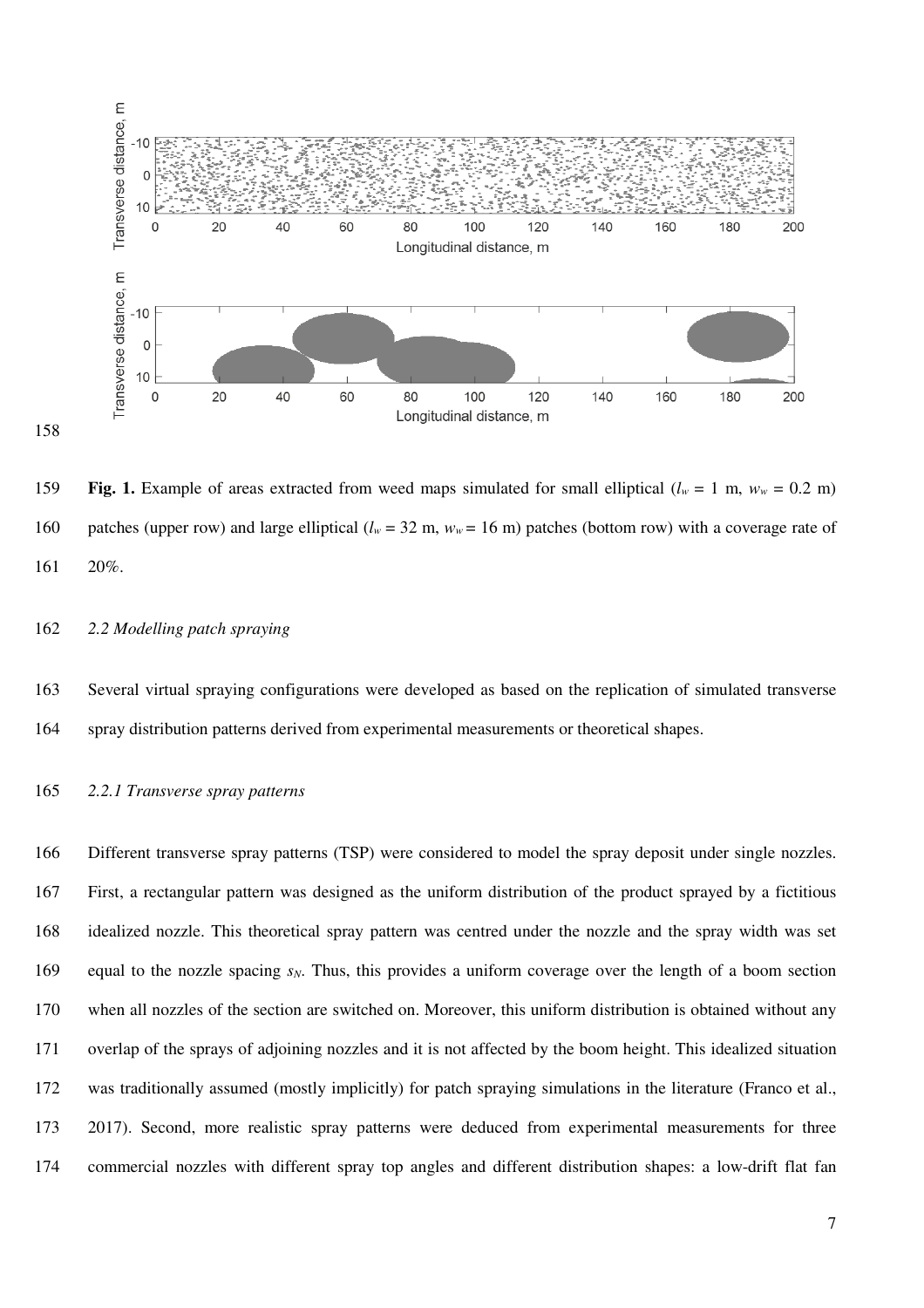175 nozzle with a wide angle (CVI 110 02 supplied by Albuz Company), a low-drift flat fan nozzle with a 176 narrow angle (IDK 90 02 supplied by Lechler Company) and an even flat fan narrow angle nozzle (TPE 177 80 03 supplied by Teejet Company). The transverse spray distributions of the CVI and IDK nozzles were 178 measured at Julius Kühn-Institute, Braunschweig, Germany by Herbst (2019) using a 25 mm channel spray 179 patternator. The experiments were carried out by placing the nozzles at 0.6 m height, with a constant water 180 pressure of 2 bar. For each of these two kinds of nozzle, the reference spray pattern was computed as the 181 average curve resulting from nine measurements corresponding to three repetitions with three different 182 nozzles of the same series. The spray pattern of the even flat fan nozzle was derived from measurements 183 carried out with a 60 mm channel spray patternator and published by Hassen et al. (2013) for a TPE 80 03 184 placed at 0.5 m height, with a constant water pressure of 2 bar.

185 For the three actual nozzles, the TSP at a specified boom height *h* was deduced from the reference TSP 186 measured at the original experimental height *h0* following the method described by Mahalinga Iyer and Wills 187 (1978). Once the TSP of a single nozzle has been computed at a specified height *h*, the distribution curve was 188 resampled each 25 mm so that the spatial sampling was the same for all nozzles and all simulated boom 189 heights.

190 Then, the spray pattern under the whole boom or under a particular boom section was deduced by summing 191 all corresponding nozzle patterns after translating them with respect to the nozzle spacing (set at 0.5 m). The 192 virtual flow rate was normalized so that the mean application rate was set at the unit value in arbitrary units 193 (AU) after overlapping of the spray patterns.

194 In order to select relevant boom heights for each kind of nozzle, the coefficient of variation (CV) of the spray 195 deposit (ISO 5682-3, 2017) was computed as a function of the boom height. This was numerically computed 196 considering a boom width of 24 m and according to standard specifications (ISO 16119-2, 2013) by 197 simulating a 100 mm groove patternator. Fig. 2 illustrates the curves of CV values drawn with respect to the 198 boom height for the three actual nozzles (CVI 110 02, IDK 90 02 and TPE 80 03). The curves reached 199 minimum values at particular boom heights that are optimal heights regarding spraying uniformity.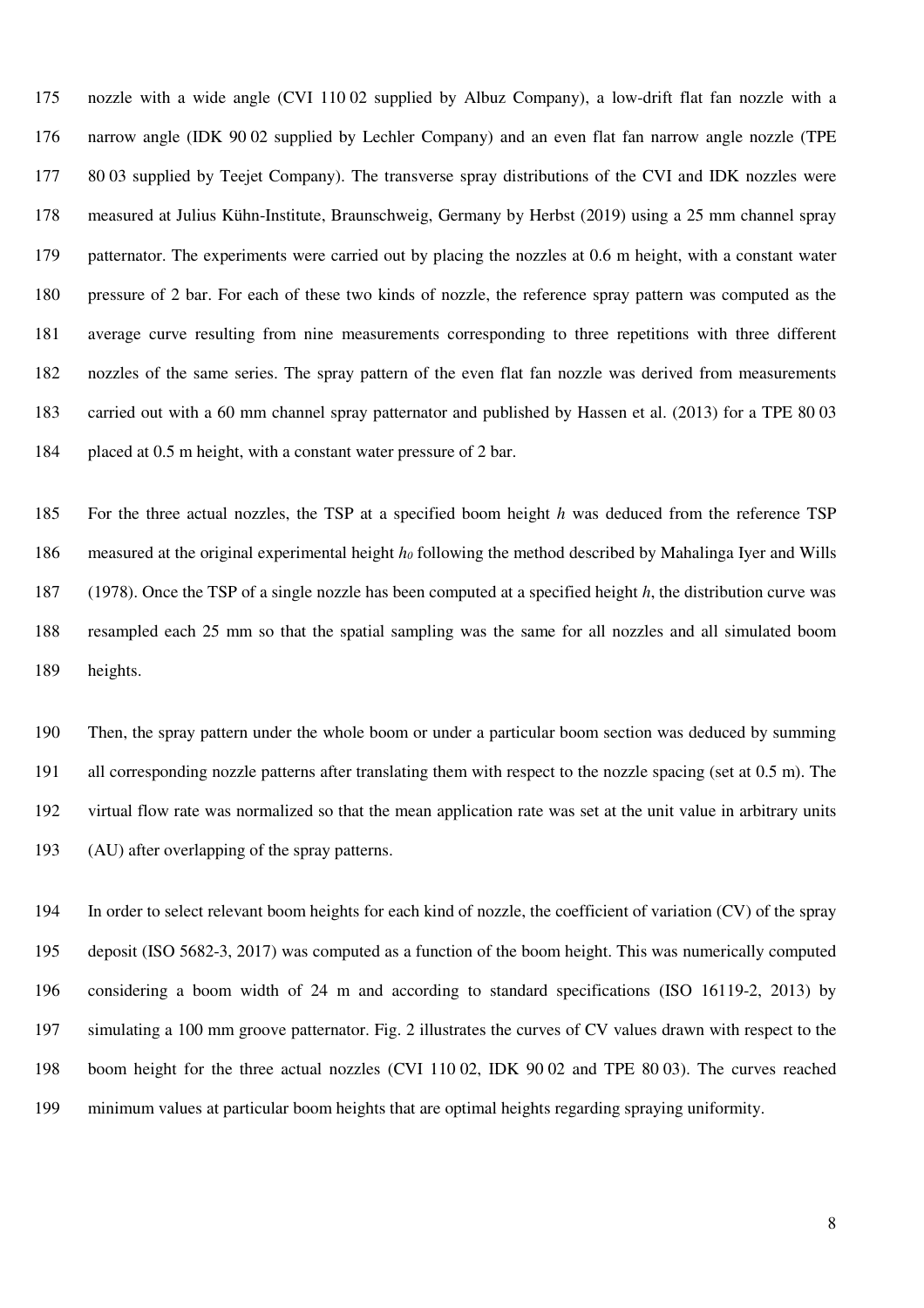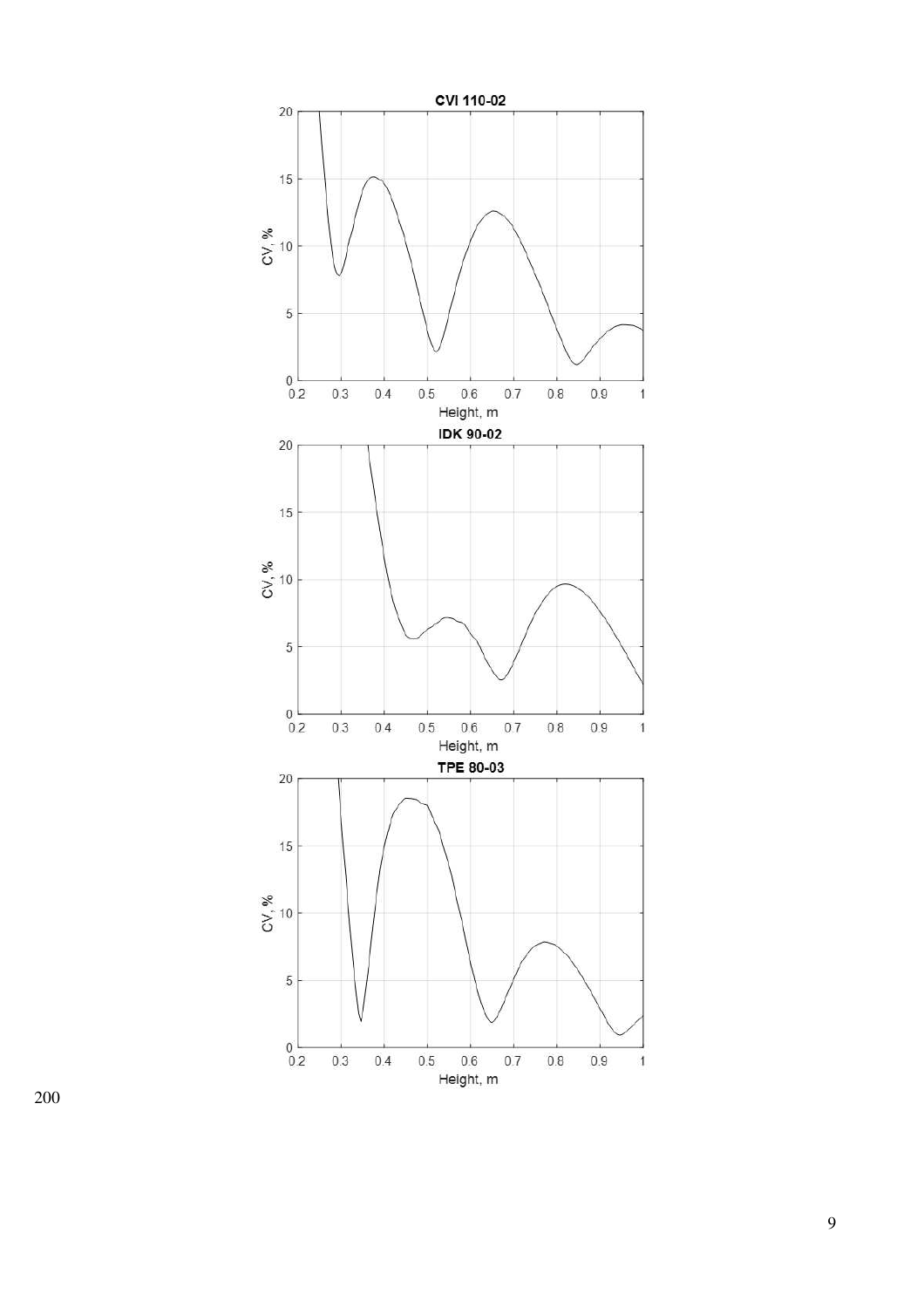201 **Fig. 2.** Coefficient of variation (CV) of the spray deposit with respect to the boom height for three different 202 actual nozzles: CVI 110 02 (top), IDK 90 02 (middle) and TPE 80 03 (bottom). CV values were computed 203 considering a boom width of 24 m and a nozzle spacing of 0.5 m.

204 Table 2 presents the six operating conditions selected for the study. For each actual nozzle, the boom heights 205 were chosen near to the optimal values. The selected values were rounded to the nearest 0.05 m to keep a 206 practical meaning. For all selected heights, the CV values were lower than 7%, corresponding to a uniform spray in accordance with ISO 16119-2 2013. An additional indicator  $\delta CV_h$  was computed to compare the 208 sensitivity of the CV (*i.e.* spray uniformity) to the boom height for each selected situation. This indicator was 209 defined as follows:

$$
210 \t\t \delta CV_h = MAX(CV(h_s + \delta h), CV(h_s - \delta h)) - CV(h_s)
$$
\n(1)

211 where,  $CV(z)$  is the value of the CV when the boom height is set at *z*,  $h_s$  is the boom height corresponding to the selected spraying situation,  $\delta h$  is the variation of the boom height. In table 2,  $\delta CV_h$  was computed when 213  $\delta h$  was 0.05 m (the smallest step according to the assumption made before).

214 For the six nozzle operating conditions, Fig. 3 illustrates the spray patterns obtained for a set of adjoining 215 nozzles as well as the resulting cumulated application rate along the boom width (*i.e.* after overlapping of the 216 spray of each individual nozzle).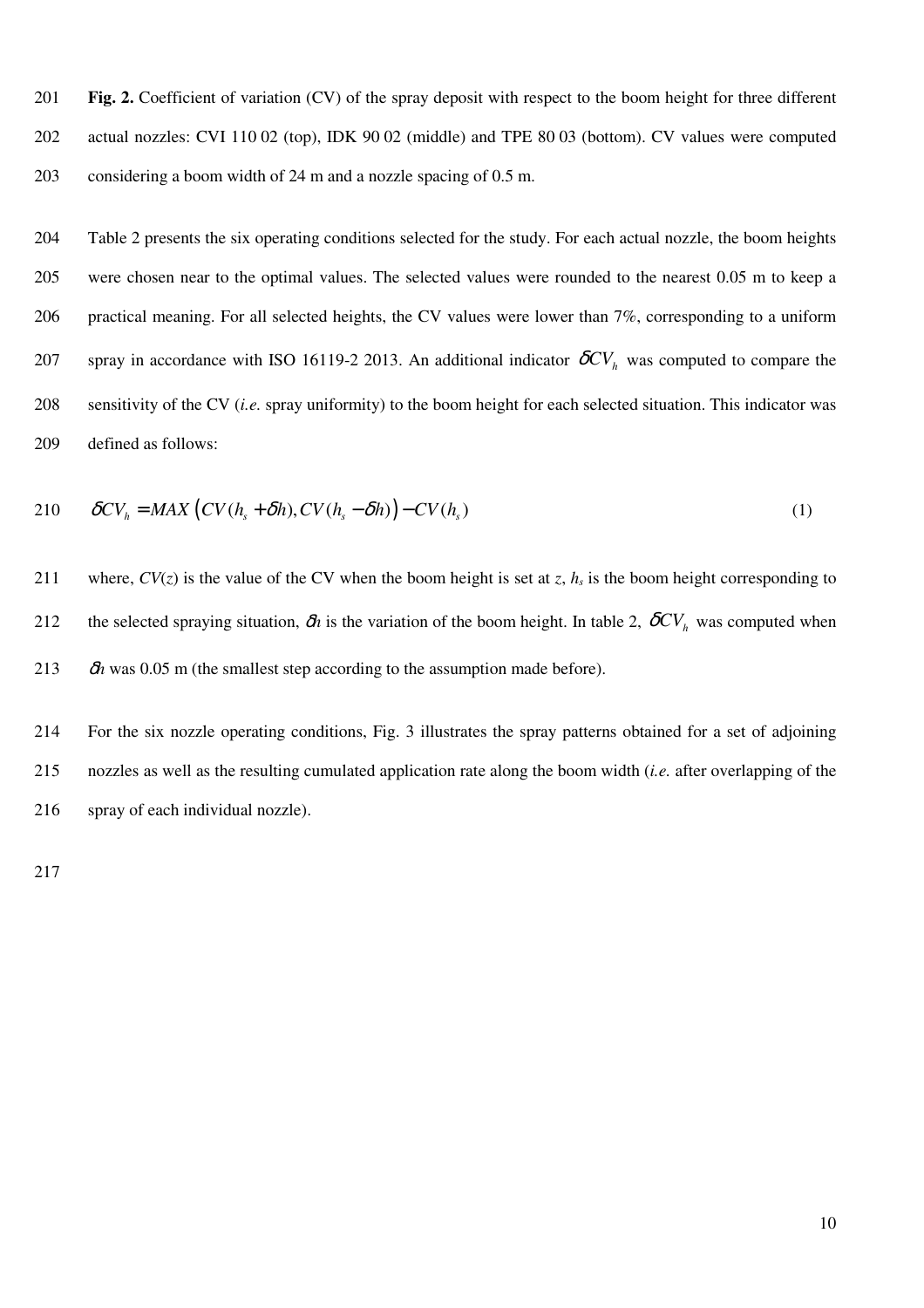### 218 **Table 2**

Main characteristics of the six nozzle operating conditions. CV is the coefficient of variation and  $\delta CV_h$  is 220 the maximal increase of the CV value when the boom height fluctuates plus or minus 0.05 m.

**Operating Nozzle Shape of the transverse** 

| Shape of the transverse | <b>Boom height</b> | CV(%)        | $\delta CV_h$    |
|-------------------------|--------------------|--------------|------------------|
| spray pattern           | $h_s(m)$           |              |                  |
| Perfect rectangle       | All values         | $\mathbf{0}$ | $\boldsymbol{0}$ |
| Triangular              | 0.5                | 3.6          | 6.6              |
| Triangular              | 0.5                | 6.3          | 0.8              |
| Triangular              | 0.7                | 3.9          | 3.6              |
| Even                    | 0.35               | 2.7          | 14.0             |
| Even                    | 0.65               | 1.9          | 4.4              |
|                         |                    |              |                  |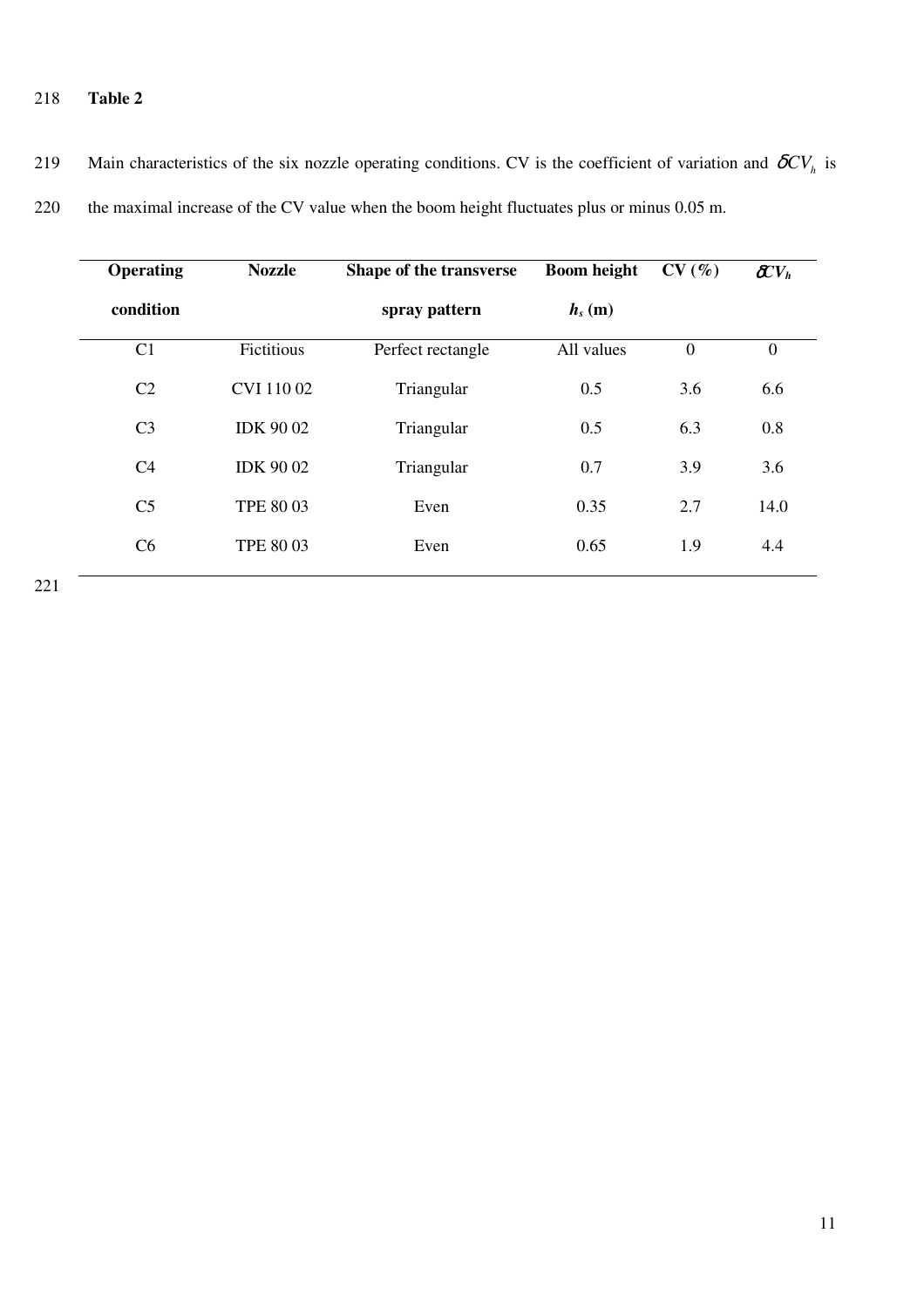

222

223 **Fig. 3.** Transverse spray patterns of adjoining single nozzles (thin lines alternatively grey or black for 224 successive neighbouring nozzles) and global boom transverse spray patterns resulting from cumulated 225 applications (bold line). The corresponding mean application rate (dotted line) along the boom is at the unit 226 value (in Arbitrary Unit (AU)) for all operating conditions C1 to C6 (Table 2).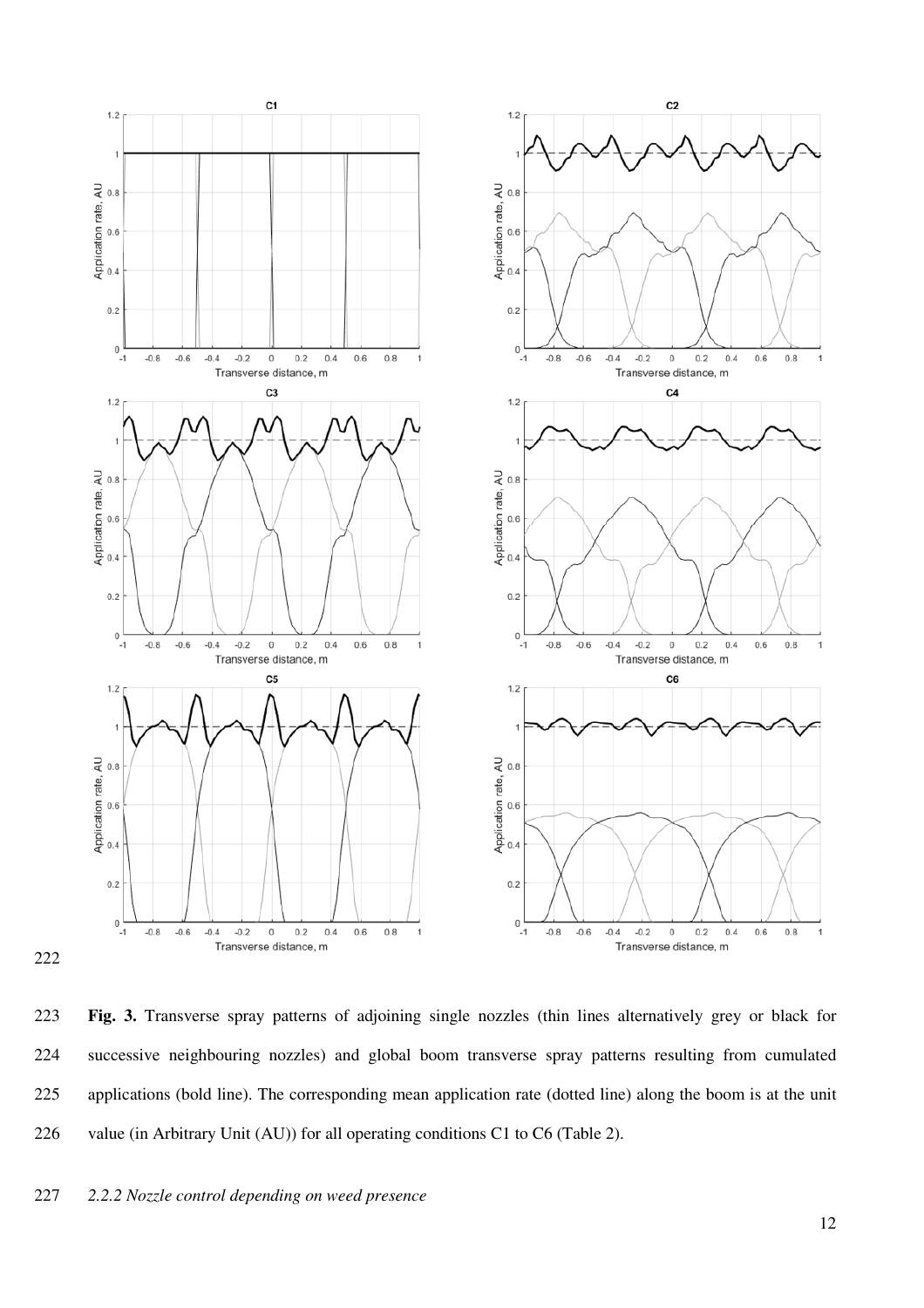228 The patch sprayer was simulated using a simple model. The virtual boom was equipped with 48 nozzles 229 spaced every  $s_N = 0.5$  m. The nozzles were grouped together to form fixed section widths, which were 230 independently controlled. Simulations were implemented with sections of 1, 2, 4, 6, 12, 24 and 48 nozzles 231 (corresponding to section widths from 0.5 to 24 m). The spraying simulator was developed to obtain a spatial 232 distribution of the spray deposit considering the spray overlap between adjacent nozzles, adjacent sections 233 and adjacent sprayer passes (passes were spaced according to the sprayer boom width).

234 Instead of applying the herbicide on the whole simulated field, the model allowed site-specific spraying by 235 switching on each section only when weeds (at least one pixel of the weed map) were present under the 236 "weed detection width" of the section. Since nozzles were spaced every 0.5 m, the weed detection width of a 237 section composed of  $N_N$  nozzles was assumed to be  $N_N \times 0.5$  m. For example, in the case of nozzles 238 controlled independently, the weed detection width was of 0.5 m centred under each nozzle as depicted in 239 Fig. 4. Depending on the nozzle type (*i.e.* depending on TSP), the spray width can extend more or less 240 widely from the detection width.

241 The on/off nozzle control on weed presence was assumed to be perfect: an instantaneous application was 242 assumed, without any delay in sprayer response time or any smoothed herbicide rate transition in the travel 243 direction (Carroll and Holden, 2009). Furthermore, herbicide applications are simulated considering spray 244 patterns as measured in static situation using conventional spray patternators irrespective of any in-field 245 spray pattern change or displacement related to travel speeds (Lebeau, 2004), wind conditions (Faqiri and 246 Krishnan, 2005; Krishnan et al., 1993), or boom movements (Langenakens et al., 1999; Ramon and De 247 Baerdemaeker, 1997). These simplified operating conditions are nevertheless representative of practical 248 herbicide application at low travel speeds (frequently required by real-time weed detection systems and 249 autonomous sprayer robot) in no-wind conditions.

250 Carrying out simulations, herbicide application maps were obtained with the same spatial resolution as the 251 input weed maps (*i.e.* 0.025 × 0.025 m/pixel). The application was at the target rate when the value of the 252 application map pixels reached the unit value (in Arbitrary Unit).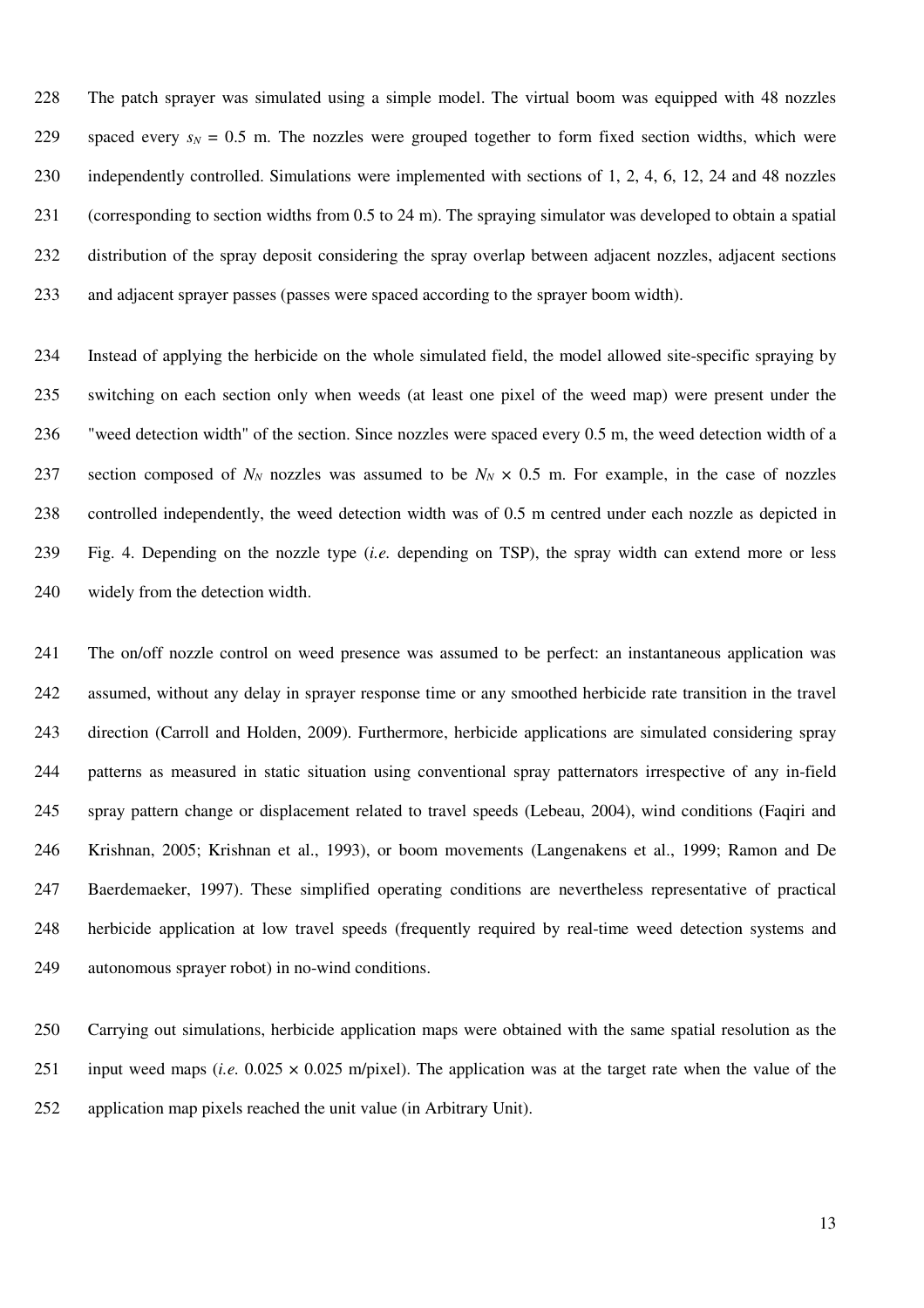

253

254 **Fig. 4.** Illustration of the weed detection width and the spray width in the case of nozzles controlled 255 individually (only one nozzle is switched on in this example).

### 256 *2.3 Spraying indicators*

257 Two indicators were designed to assess the reduction of herbicide use and herbicide application efficiency. 258 These indicators were computed on the surface corresponding to the virtual sprayer pass for the all length of 259 the virtual field. The reduction of herbicide use was analysed through the dimensionless sprayed amount 260 ratio  $\tau_{\varrho}$  defined as:

$$
261 \qquad \tau_{Q} = \frac{Q_{S}}{Q_{T}} \tag{2}
$$

262 where:  $Q_S$  is the amount of herbicide used in the case of a patch application and  $Q_T$  is the amount of 263 herbicide required for uniform application at the target application rate on the entire field area.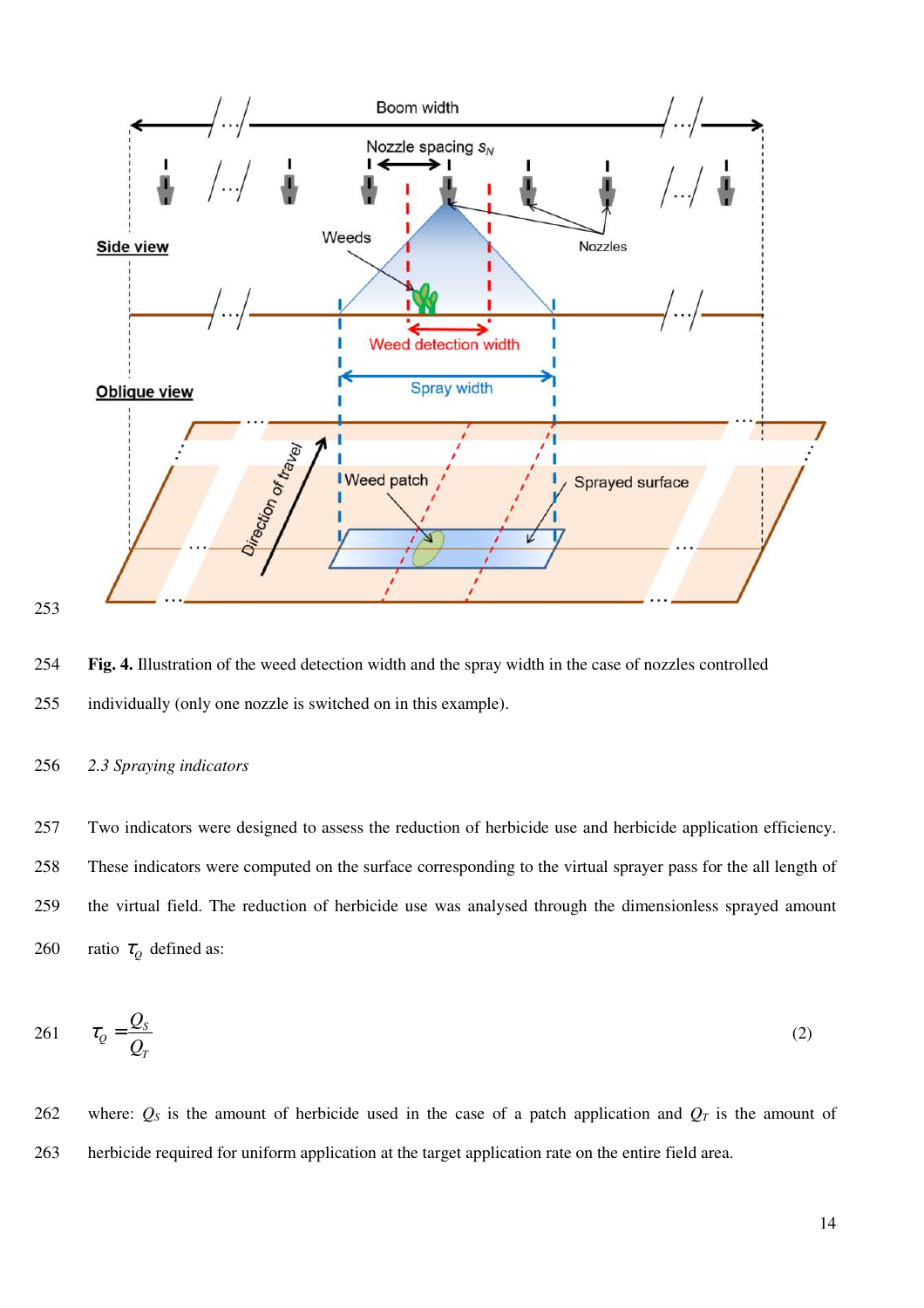264 To measure the efficiency of the spray application, a second indicator was defined as the proportion of weed 265 patch area on which the application rate is higher than *α* percent of the prescribed application rate:

$$
266 \t\t \tau_{W A > \alpha} = \frac{A_{W A > \alpha}}{A_W} \t\t(3)
$$

267 where:  $A_{W_A>\alpha}$  is the weed area on which the application rate is higher than  $\alpha$  percent of the prescribed 268 application rate and  $A_W$  is the total weed coverage area in the field.

269 In this paper, the threshold *α* was arbitrary set at 85% to provide a simple indicator related to the proportion 270 of weed area receiving an application rate considered high enough to be lethal. The value of 85% was chosen lower than the minimal value of the application rate obtained after overlapping (Fig. 3), so that  $\tau_{\text{W4} > 85\%}$ 271 272 would be 100% in the case of a blanket application on the whole field.

273 The values of the two assessment indicators are included in the bounded interval [0, 1]. For each spraying 274 situation, the indicator values were computed on 20 iterations of the cumulative lengths of the virtual fields 275 (*i.e.* from 1000 to 20 000 m in length). The convergence of the indicator values was checked by computing 276 the maximum difference between the last value and the last five iteration values. The convergence was 277 achieved slower in the case of biggest patches (32 m in length), nevertheless the maximum difference was 278 lower than 0.013 for all situations when 20 iterations were computed. For most situations, the convergence 279 was reached more rapidly during the first iterations. However, in this study the final value obtained for 280 20 000 m was used for all situations.

### 281 **3. Results**

282 Combining six weed coverage rates, seven patch lengths, three width to length ratios and seven boom section 283 widths, 882 spraying simulations were computed for each of the six operating conditions C1 to C6 (Table 2). The results of these simulations were analysed regarding the sprayed amount ratio  $\tau_{\varrho}$  and the ratio  $\tau_{_{WA>85\%}}$ 284 285 of weed area exposed to more than 85% of the target application rate.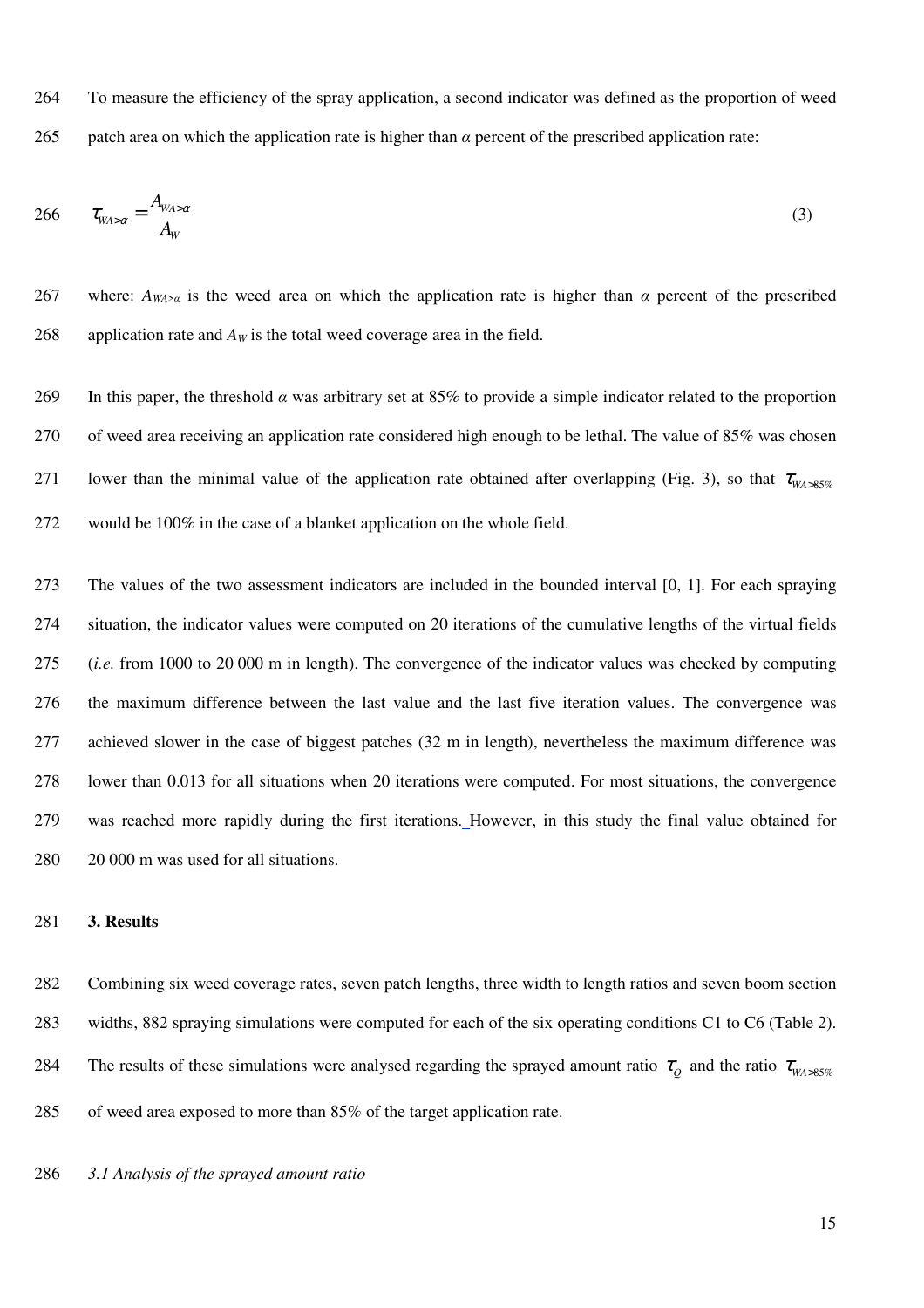For all spraying simulations, the sprayed amount ratio  $\tau_{\varrho}$  was analysed with respect to the boom section 288 width. For example, for the operating condition C1, Fig. 5 depicts the evolution of  $\tau_Q$  as a function of the 289 boom section width for various weed coverage rates and for two contrasted examples of weed spatial 290 distributions (*i.e.* weed patches of 0.2 and 8 m in width). Overall,  $\tau_{\rho}$  increases (*i.e.* herbicide reduction 291 decreases) with the section width or the weed coverage rate. Furthermore, considering the same global 292 coverage rate, the reduction of herbicide use is more important in the case of weeds aggregated in large 293 patches than in the case of weeds dispersed in small patches. Fig. 5 also shows that the patch size directly 294 affects the sensitivity of the herbicide reduction to the section width and the coverage rate. In a more refined 295 way, in the case of small patches of 0.2 m in width, with a low weed coverage rate of 5%, the required 296 amount of herbicide is very sensitive to the boom section width. The herbicide amount is approximately 19% 297 with 1-nozzle sections, 50% with 4-nozzle sections and almost 87% with 12-nozzle sections. Moreover, 298 regarding the effect of the infestation rate, the amount of herbicide approximately rises to 61% and 95% for 1 299 and 4-nozzle sections respectively when the coverage rate reaches 20%. In the case of large patches of 8 m in 300 width, the reduction of herbicide use is more important no matter the spray section width and the infestation 301 rate. Moreover, the ratio  $\tau_{\varrho}$  is less sensitive to the spray section width and the infestation rate. In this case, 302 the difference observed in the ratio between the use of narrow or large section widths is highly reduced. For example, when the weed coverage rate is 10%, the ratio  $\tau_{Q}$  is 11% with 1-nozzle sections, 19% with 12-304 nozzle sections and less than 30% with 24-nozzle sections.

Comparing all simulations, the results show that the ratio  $\tau_{\varrho}$  is not affected by the operating conditions (C1 306 to C6) thanks to the virtual flow rate normalization used in this study (*cf.* section 2.2.1). This normalization 307 ensures that the mean value of the application rate obtained after overlapping is the same for all kind of 308 nozzle and operating conditions (C1 to C6) for the same boom section width and same virtual weed spatial 309 distribution (*i.e.* same weed coverage rate and same patch size). It also ensures that the herbicide amount 310 virtually applied by a single nozzle is the same whatever its spray pattern. However, the surface area on 311 which the same amount is sprayed by a single nozzle obviously depends on the nozzle spray pattern.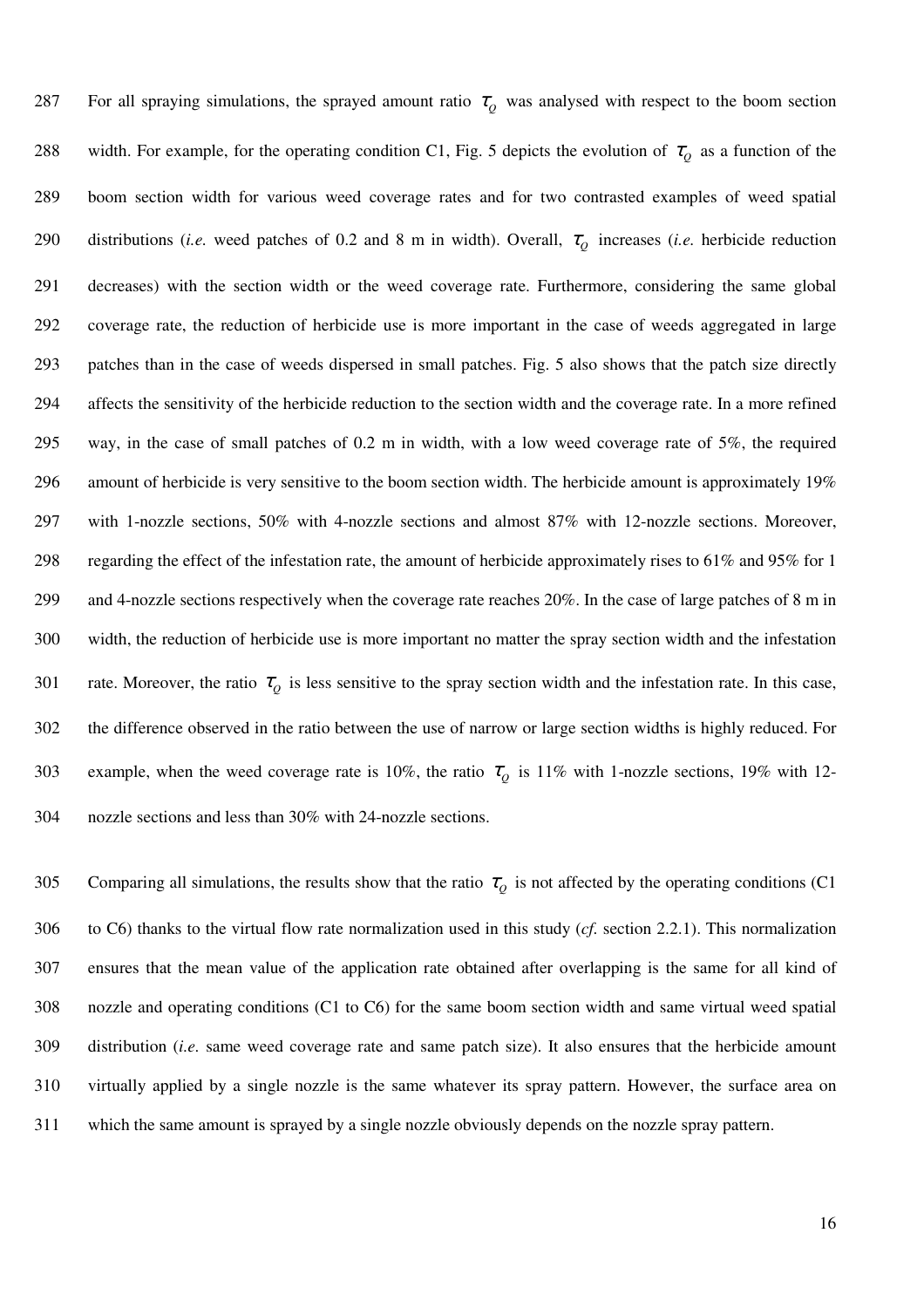312 The simulation results have been used to study the impact of the weed spatial distribution on the sprayed 313 amount ratio  $\tau_{\varrho}$ . For constant values of weed coverage rate, section width and spray pattern, simulations 314 show that the ratio only depended on patch width regardless their lengths in the travel direction. This is 315 explained by the number of switched-on sections that are only depending on the width of the patches and by 316 the cumulated surface area of patches that is constant for a given infestation rate whatever the patch shape.

Using successive regression analyses to fit the curves representing  $\tau_{\rho}$  as a function of the section width for 318 different weed coverage rates and patch sizes, a mathematical expression has been designed to model the 319  $\arctan \tau_Q$  as follows:

320 
$$
\tau_{Q} = 1 - \left(1 - \tau_{w}\right)^{\left(1 + \frac{4w_{s}}{\pi w_{w}}\right)}
$$
 (4)

321 where:  $\tau_Q$  is the estimated value of  $\tau_Q$ ,  $\tau_w$  is the weed coverage rate (in [0, 1]),  $w_w$  is the width of the weed 322 patches (in m) and  $w<sub>S</sub>$  is the boom section width (in m).

323 The section width  $w<sub>S</sub>$  is also expressed as follows:

$$
324 \t w_s = N_N \times s_N \t\t(5)
$$

325 where:  $N_N$  is the nozzle number of the section and  $S_N$  is the nozzle spacing (which was set at 0.5 m in this 326 study).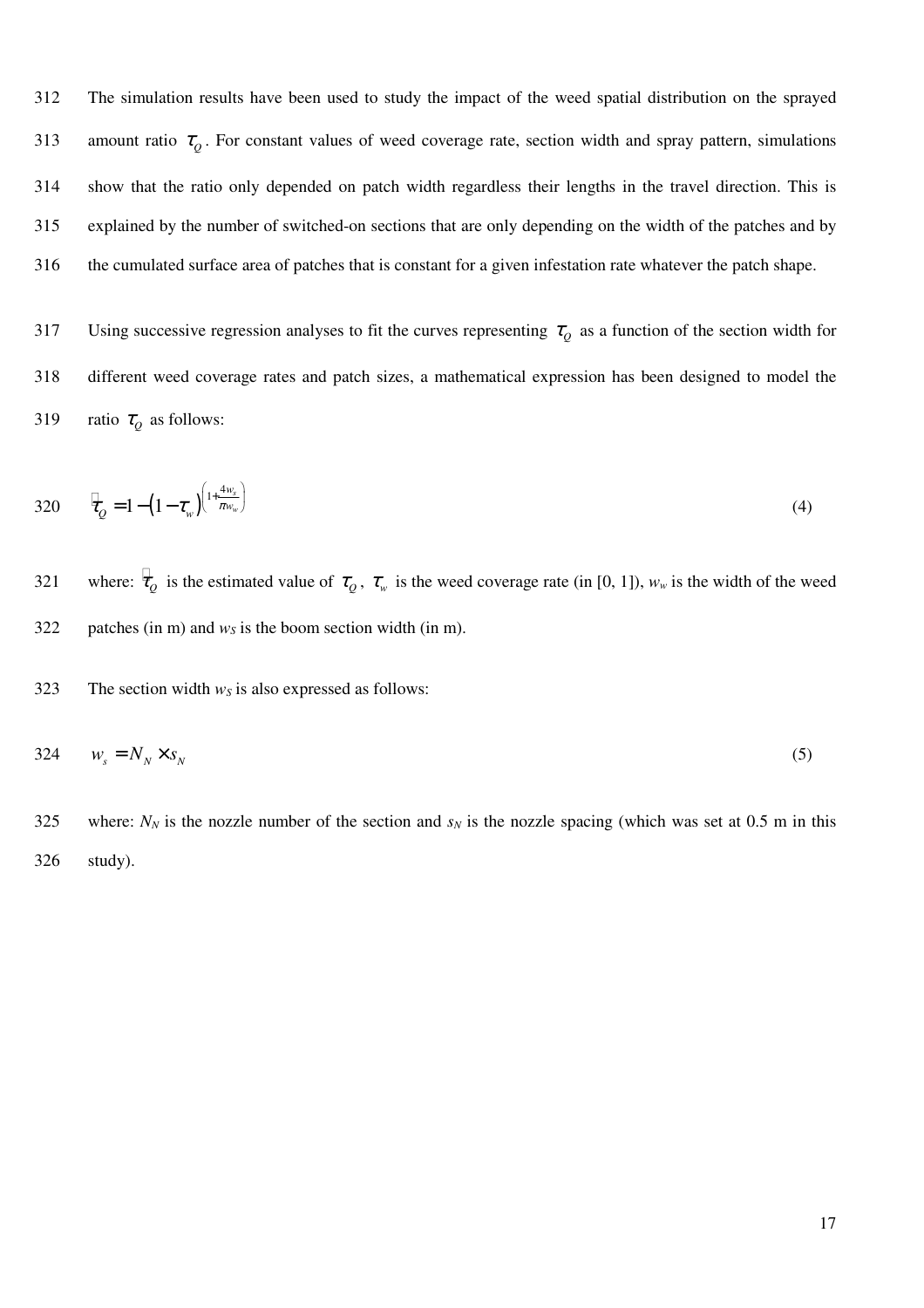

**Fig. 5.** Herbicide sprayed amount ratio  $\tau_{\varrho}$  with respect to the section width (expressed in number of nozzles 329 spaced 0.5 m apart) for small patches of 0.2 m in width (top) and large patches of 8 m in width (bottom) for 330 various weed coverage rates  $(\tau_w)$ . +: results of spraying simulations carried out for operating conditions C2; 331 continuous line: results of the model designed in Eq. (4).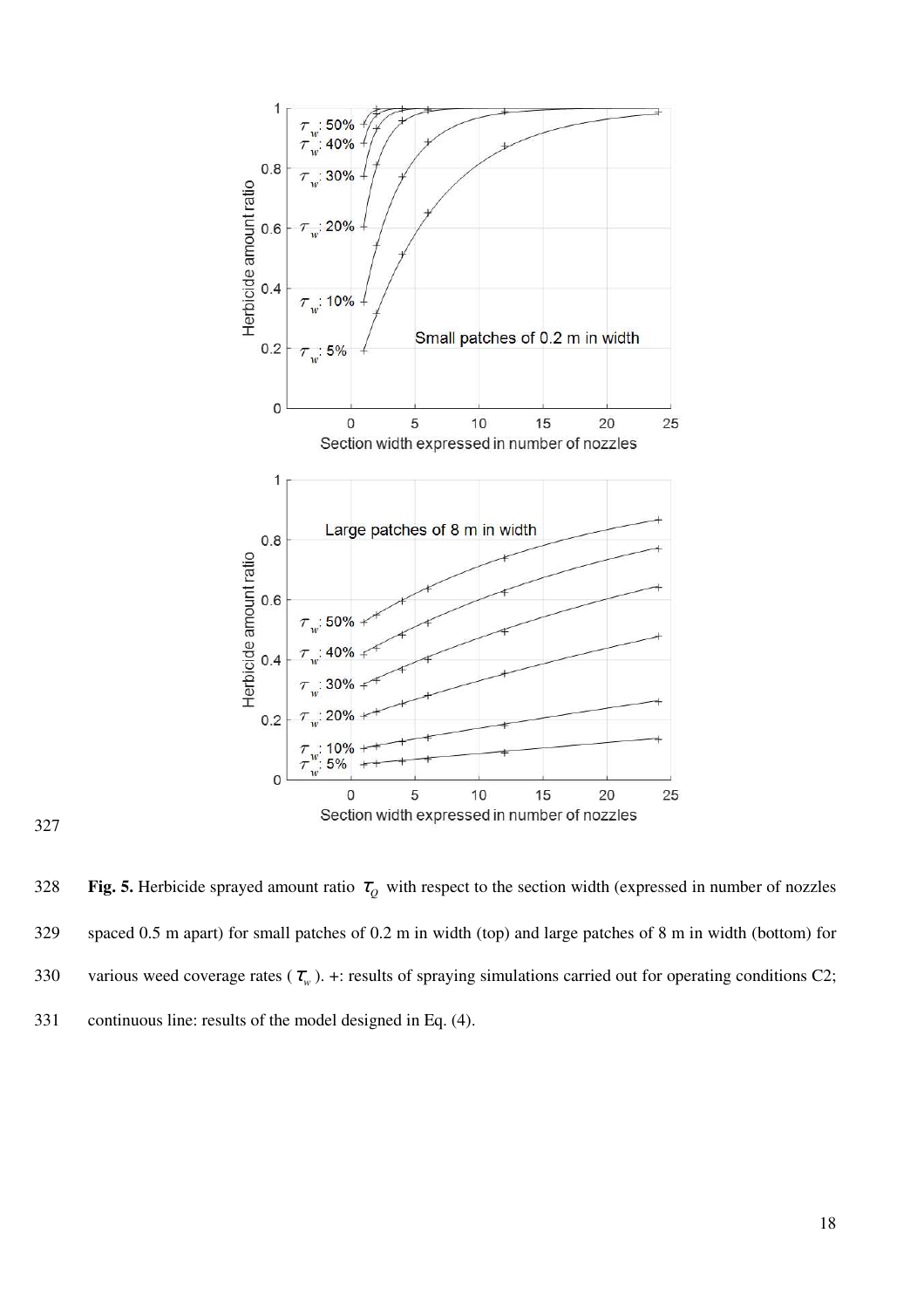



**Fig. 6.** Comparison of the values of the modelled sprayed amount ratio  $\tau_{Q}$  with respect to the values of the Tratio  $\tau_{\rho}$  computed from 5292 simulations. The straight line (in grey) is the first bisector ( $\tau_{\rho} = \tau_{\rho}$ ).

335 For an example of two weed patch widths (0.2 and 8 m in width), Fig. 5 shows how the herbicide amount 336 ratio values deduced from simulations are fitted by the model designed in Eq. (4). More comprehensively, Fig.6 presents the values of the modelled ratio  $\tau_{Q}$  computed with Eq. (4) with respect to the values of the 338 ratio  $\tau_{\rho}$  derived from the 5292 computer simulations (882 spraying simulations considering 6 nozzle operating conditions). The figure shows that Eq. (4) provides a good estimation of  $\tau_{Q}$  ( $R^2 = 0.9998$ ). The 340 interest of Eq. (4) is that it summarizes all simulation results and provides a convenient expression to 341 understand how the spatial resolution of the sprayer and the spatial distribution of weeds affect herbicide 342 reduction in the case of patch spraying. This analytical expression links the different variables affecting the 343 reduction of herbicide and makes it easy to express one of the variables in relation to the others. In particular, 344 it enables to determine the width of the boom section, which required achieving an herbicide reduction target 345 in the case of an imposed weed spatial distribution. For example, Fig. 7 shows the ranges of weed spatial 346 distributions (defined in terms of weed coverage rate and patch width) for a reduction target of at least 50% 347 (reduction goal of the French "Plan Ecophyto II+" by 2025). According to this figure, when the patch size is 348 greater than 2 m and the weed coverage rate less than 20%, the objective of reducing the herbicide amount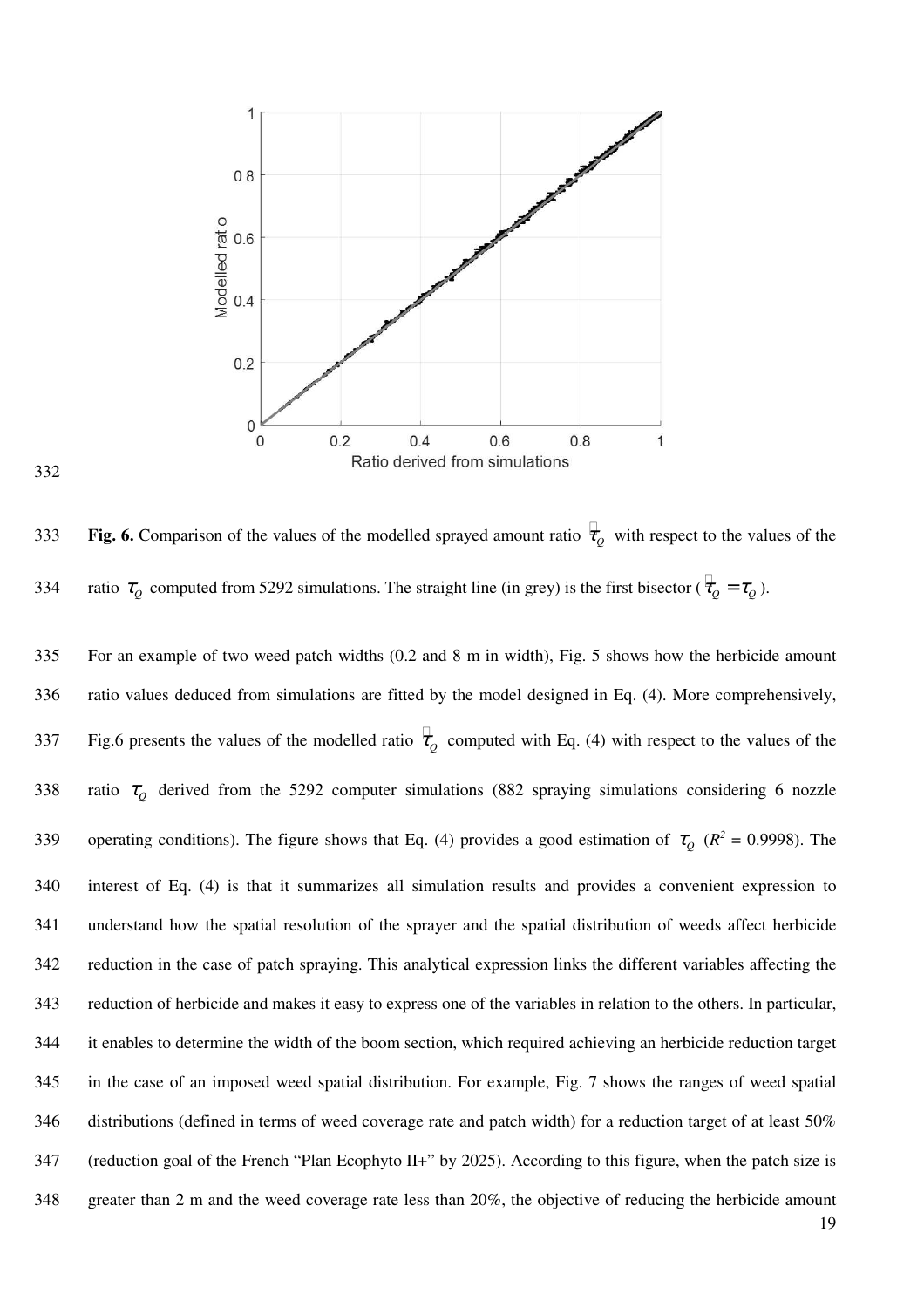349 by 50% (compared to a uniform broadcast application) can be achieved using boom sections of 3 m (6 350 nozzles). Nevertheless, for the same reduction target, nozzles need to be controlled individually when the 351 coverage rate is 40%. The limit curves plotted in Fig. 7 are deduced from Eq. (4) as follows:

352 
$$
\tau_{w} < 1 - \left(1 - \tau_{Qmax}\right) \left( \frac{\pi w_{w}}{\pi w_{w} + 4w_{S}} \right)
$$
 (6)

353 where:  $\tau_{Qmax}$  is the maximal value of  $\tau_{Q}$  to reach the herbicide reduction target.



354

355 **Fig. 7.** Boom section width (expressed in number of nozzles spaced 0.5 m apart) required to reach an 356 herbicide amount reduction of 50%.

### 357 *3.2 Analysis of the proportion of weed area exposed to under-application*

358 The above results show that the normalization used in this study ensures to obtain the same herbicide amount 359 use for a given weed infestation map and a given section width for all operating conditions. Thus, it is 360 interesting to investigate how the operating condition (*i.e.* transverse spray pattern) could affect the local 361 application rate with respect to the prescribed rate, through the localization and quantification of under-362 applications.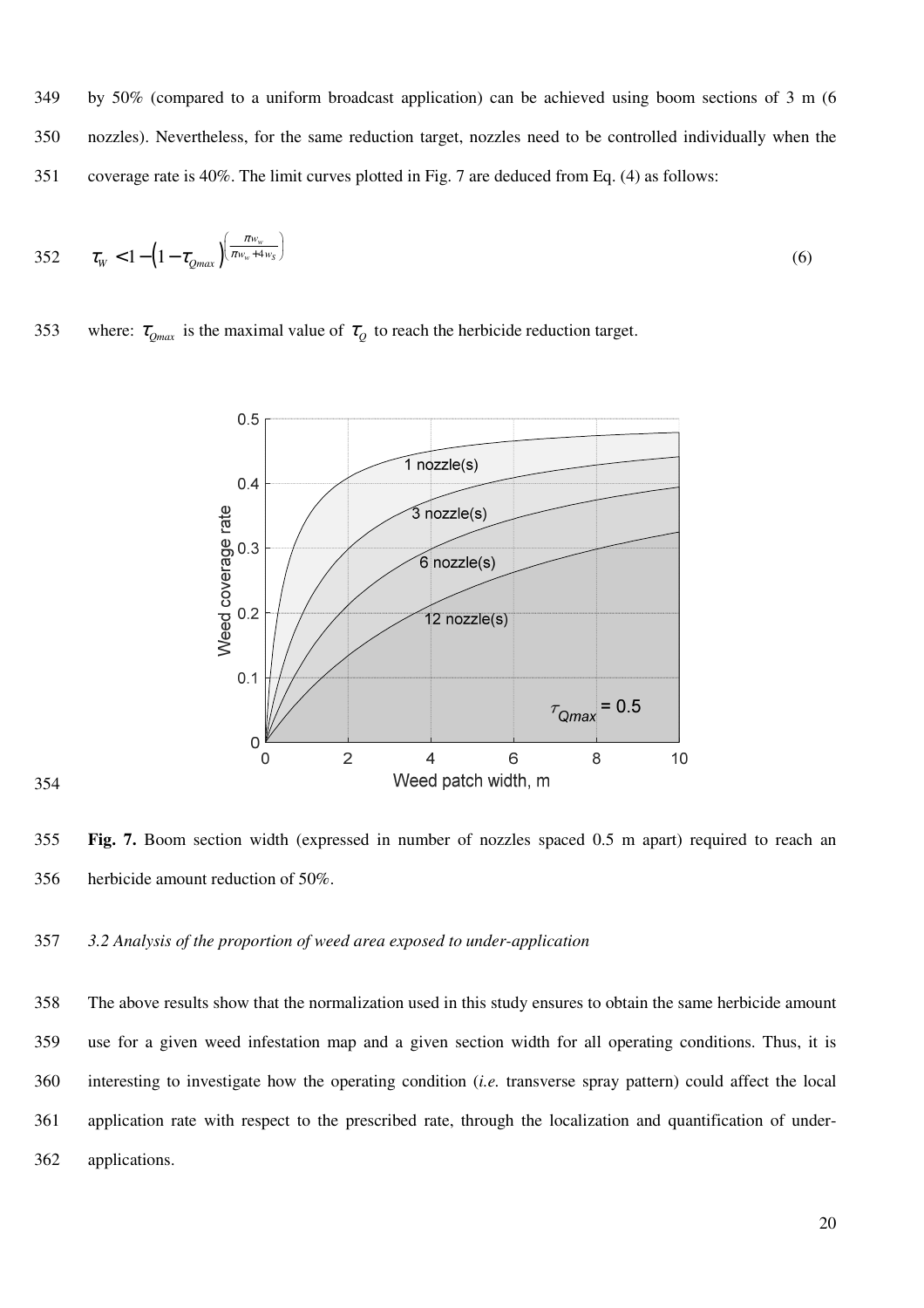363 Fig. 8 illustrates an example of simulation output obtained in the case of individual nozzles controlled 364 independently with the operating condition C2 *(i.e.* using a 110° spray angle nozzles placed at 0.5 m in 365 height) and when the weed coverage rate was fixed at 10%. Fig. 8 presents an extract of weed map where 366 grey patches are weed patches, the corresponding application map and the application map restricted to weed 367 areas only. This figure shows that depending on the position of the patch relative to the centre of the nozzle 368 and depending on the resulting number of adjacent nozzles switched on, the product rate received by weeds 369 in the patch may vary. In other words, some weed patches are exposed to the prescribed dose, but some other 370 weed areas are exposed to under-application, which can lead to a weed-control failure on some areas.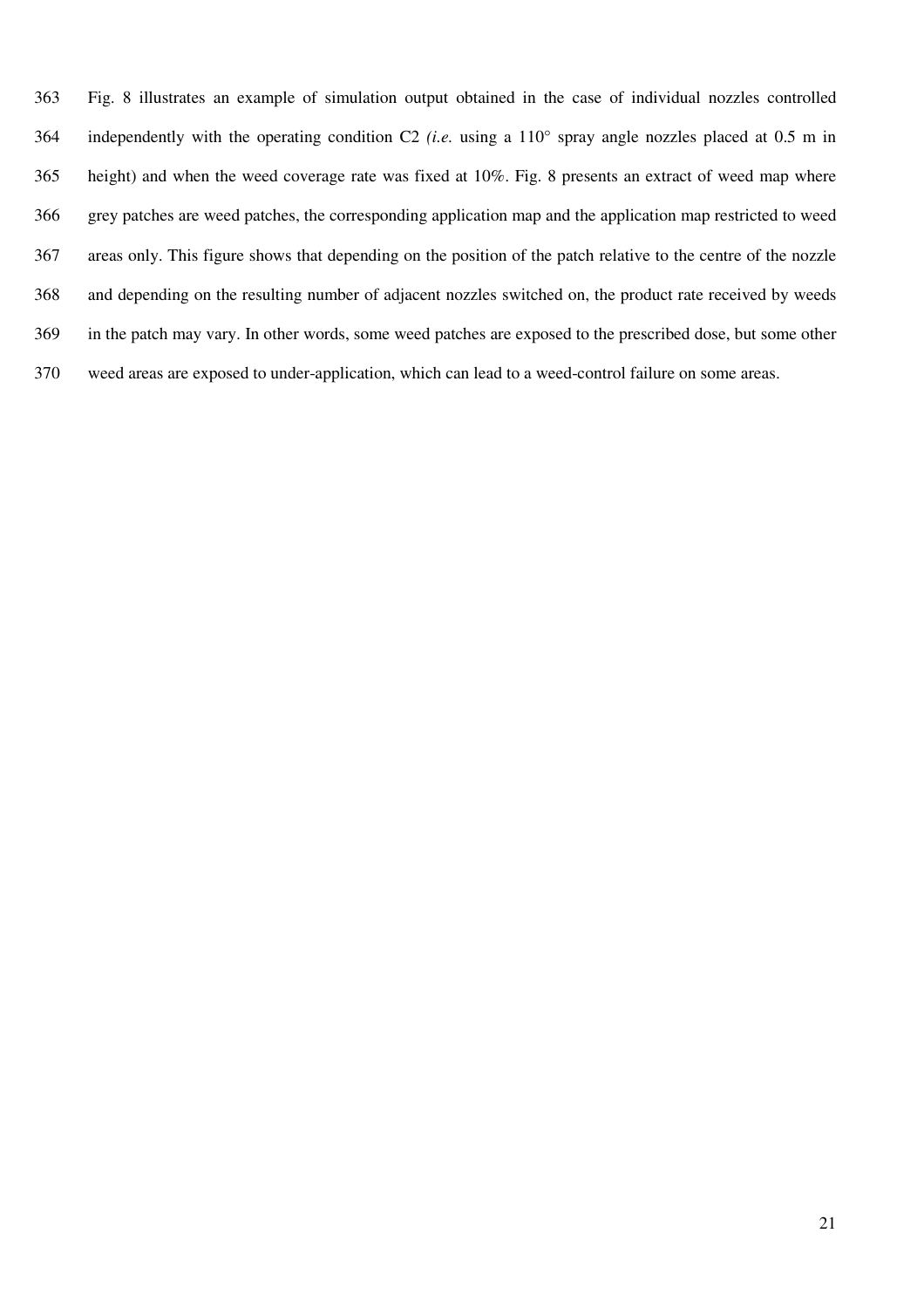

371

**Fig. 8**. Example of herbicide application in the case of small patches  $(l_e = 1 \text{ m}, w_e = 0.2 \text{ m})$ , individual 373 nozzles controlled independently and operating condition C2: extract from a virtual weed map (top), 374 application map (middle), application rate on the weed patches (bottom). The colour scale is representative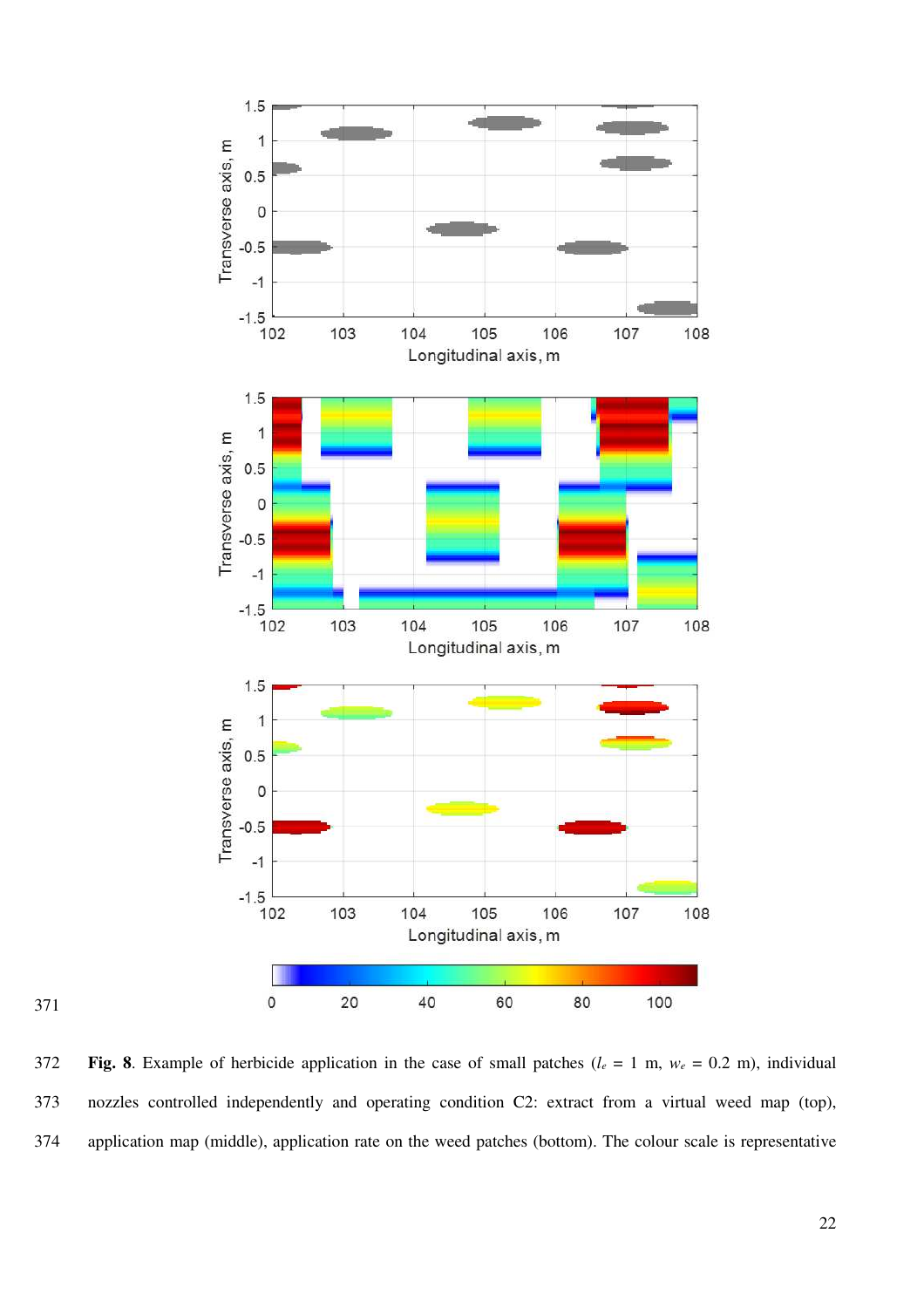- 375 of the application rate expressed in percentage of the prescribed dose. (For interpretation of the references to
- 376 colours in this figure legend, the reader is referred to the web version of this article.)

In order to study how section width and coverage rate affect the ratio  $\tau_{W\text{A}>85\%}$ , and thus quantify the area 378 exposed to an application rate close to the prescribed dose, spraying simulations have been carried out using 379 virtual infestation maps (*cf.* section 2.1). Fig. 9 depicted the results of simulations computed for the operating 380 conditions C1 to C6 and when weeds were assumed to lie on small elliptical patches of constant size  $(l_w = 1$ 381 m,  $w_w = 0.2$  m). In the case of a perfect rectangular spray pattern (C1), the application rate is obviously the 382 same on the entire sprayed surface whatever the number of adjacent nozzles that are switched on 383 simultaneously. Consequently,  $\tau_{W\rightarrow 85\%}$  is 100% for all weed coverage rates and all section widths. 384 Nevertheless, no commercial nozzle provides this idealized spray pattern. For all other configurations (C2 to 385 C6), the first observation that can be drawn from the curves is that reducing the boom section width results in 386 decreasing the value of ratio  $\tau_{W\!A>85\%}$  and thus increasing the proportion of weed areas receiving an 387 insufficient herbicide rate. Thus, in the case of small patches and use of narrow section widths (*i.e.* less than 388 four), a significant proportion of weed areas receives an insufficient application rate to ensure weed control 389 and is exposed to a sublethal dose. Moreover, two groups of operating conditions are highlighted in Fig. 9: 390 C2, C4 and C6 on one side, and C3 and C5 on the other. The curves of the first group show similar results. 391 Indeed, in these operating conditions, the proportion of weed area on which the application rate is higher 392 than 85 % of the rated dosage can drop to approximately 40% when nozzles are controlled individually. On the opposite, C3 and C5 provide the most favourable results with  $\tau_{W\text{A}>85\%}$  higher than 77% for C3 (standard 394 90° spray angle nozzle at 0.5 m height) and 94% for C5 (even 80° spray nozzle at 35 cm height) in the case 395 of nozzles controlled individually.

396 The operating conditions C3 and C4 correspond to the same flat fan nozzle (90° spray angle) but differ by 397 the boom height, which is higher for C4. Fig. 9 shows that the C4 operating condition gives the most 398 unfavourable ratio values (increasing weed areas exposed to under-application) compared to the C3 399 operating condition. Similar results are observed for the C5 and C6 operating conditions. The differences 400 observed between C3 and C4, respectively C5 and C6 are due to the proportion of overlap between adjacent 401 sprays. The overlap is less than 100% in the case of C3 and more than 100% in the case of C4 due to the use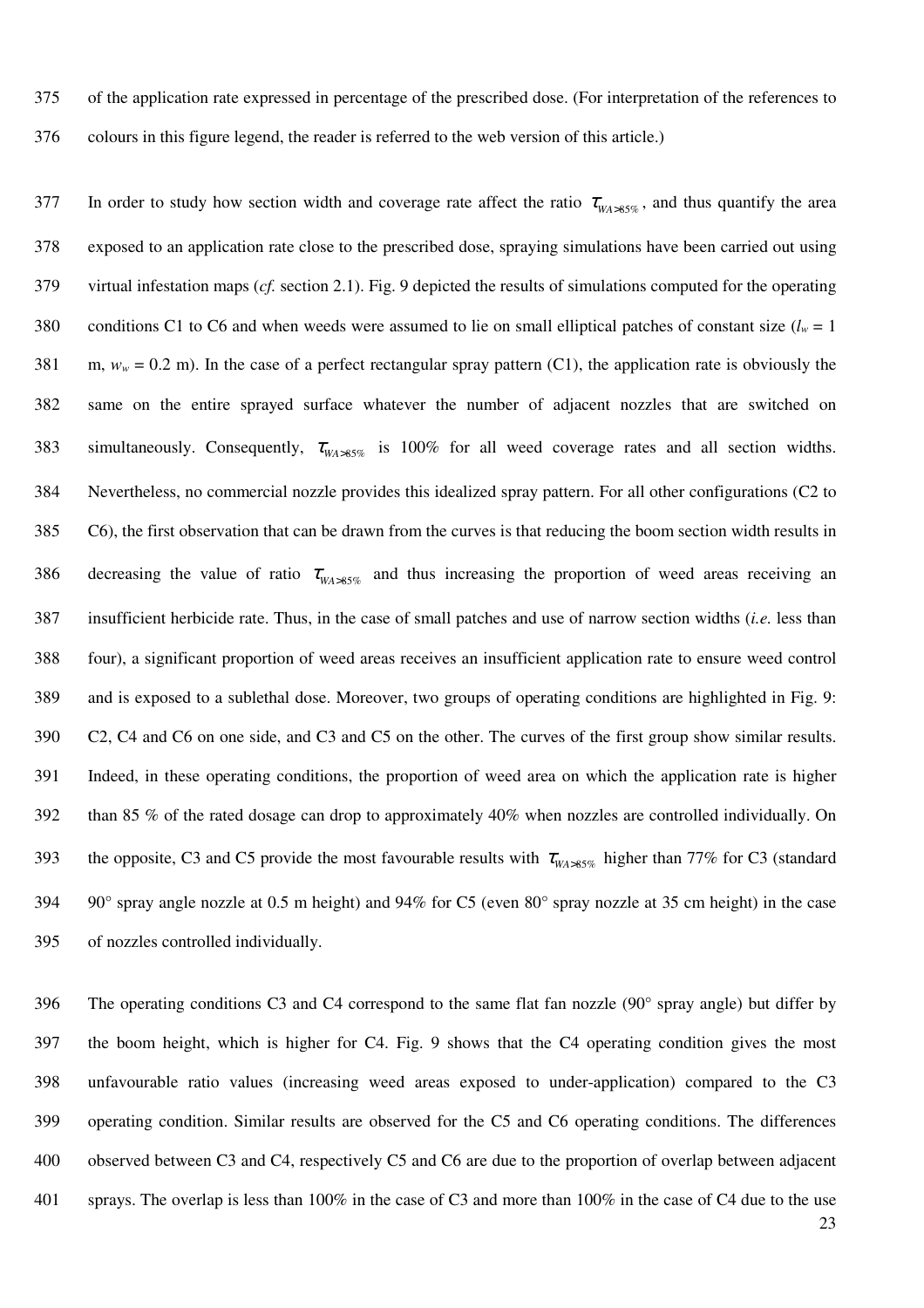402 of the same nozzle at two different boom heights (higher in C4 than in C3). Consequently, when only one 403 standard flat fan nozzle is switched on, the overlap is not achieved and the application rate on the sprayed 404 area is lower in the case of C4 than in the case C3 since the same herbicide amount is applied on a wider 405 spray width in C4 than in C3. These phenomena are all the more marked between C5 and C6 since even 406 spray flat fan nozzles are designed for banding application and to give even coverage from a single nozzle. 407 Thus, the trapezoidal shape of the transverse spray pattern obtained with an even nozzle leads to a very 408 limited overlap in C5 so that the application rate remain close to the prescribed rate on the sprayed area 409 whatever the number of adjacent nozzles simultaneously switched on (including the case of a single nozzle).

410 Regarding the operating conditions from C2 to C6, C3 and C5 provide the most favourable results because 411 they correspond to conditions where the overlap between adjacent sprays is limited. In other words, these are 412 conditions where the transverse spray patterns of a single nozzle are the narrowest. Consequently, in C3 and 413 C5 the application rate remains high in the detection area (0.5 m in width) centred under the nozzle although 414 only one nozzle is switched on. Comparing C3 and C5, the ratio  $\tau_{W\text{A}>85\%}$  is better when the even spray flat 415 fan nozzle is used (C5) since the shape of the transverse spray pattern is adapted to spraying with single 416 nozzles. Nevertheless, when several adjacent nozzles are switched simultaneously, the spaying uniformity 417 (*i.e.* the CV value) is very sensitive to the boom height. Thus, regarding  $\delta CV_h$  the operating condition C5 is 418 the most sensitive spraying situation to boom height variations (*cf.* Table 2). With this in mind, the use of 419 even nozzles with very limited overlaps (C5) appears as a good solution to reduce the risk of under-420 application on small weed patches only when the boom height is controlled very accurately. However, the 421 quality of the spraying lacks of robustness in the case of boom height variations. In comparison to the 422 reference scenario C5, decreasing or increasing the boom height would lead to local under- or over-423 application with a risk of weed control failure or lack of herbicide selectivity towards the crop.

424 When the number of nozzles per section is greater than four, the impact of the nozzle type is significantly 425 reduced. Nevertheless, the problem of under-application on section borders still exist.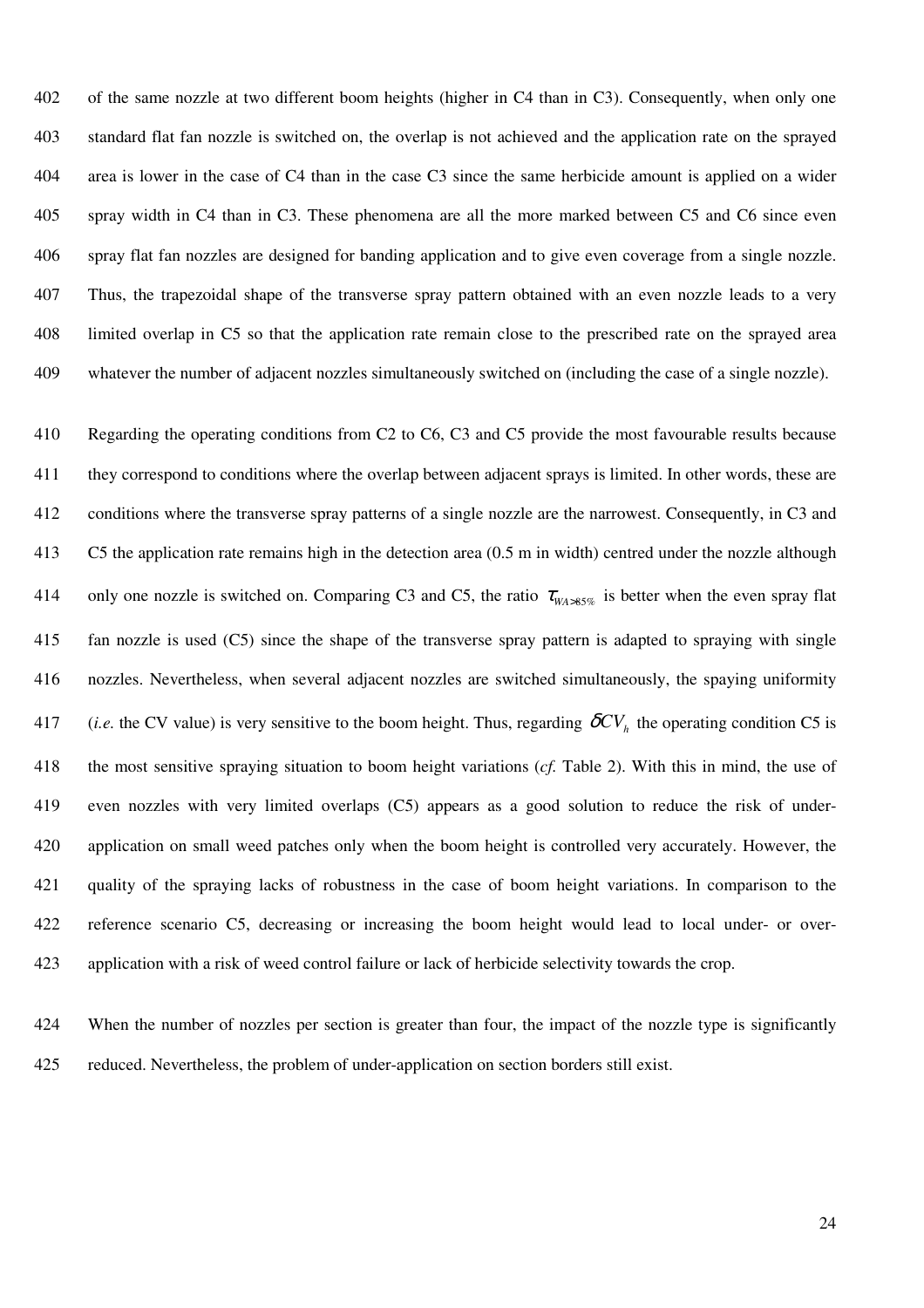

**Fig. 9.** Analysis of the weed area on which the application rate is higher than  $85\%$  ( $\tau_{WAS85\%}$ ) with respect to 428 the weed coverage rate, in the case of small patches  $(l_e = 1 \text{ m}, w_e = 0.2 \text{ m})$  and different operation conditions 429 from C1 to C6 (Table 2). The section width (expressed in number of nozzles  $N_N$ ) is indicated on the left of 430 the curves. The number of section widths presented on each graph was changed depending on the operating 431 condition to improve readability and avoid curve overlay (for curves close to  $\tau_{W\text{A}>85\%} = 1$ ).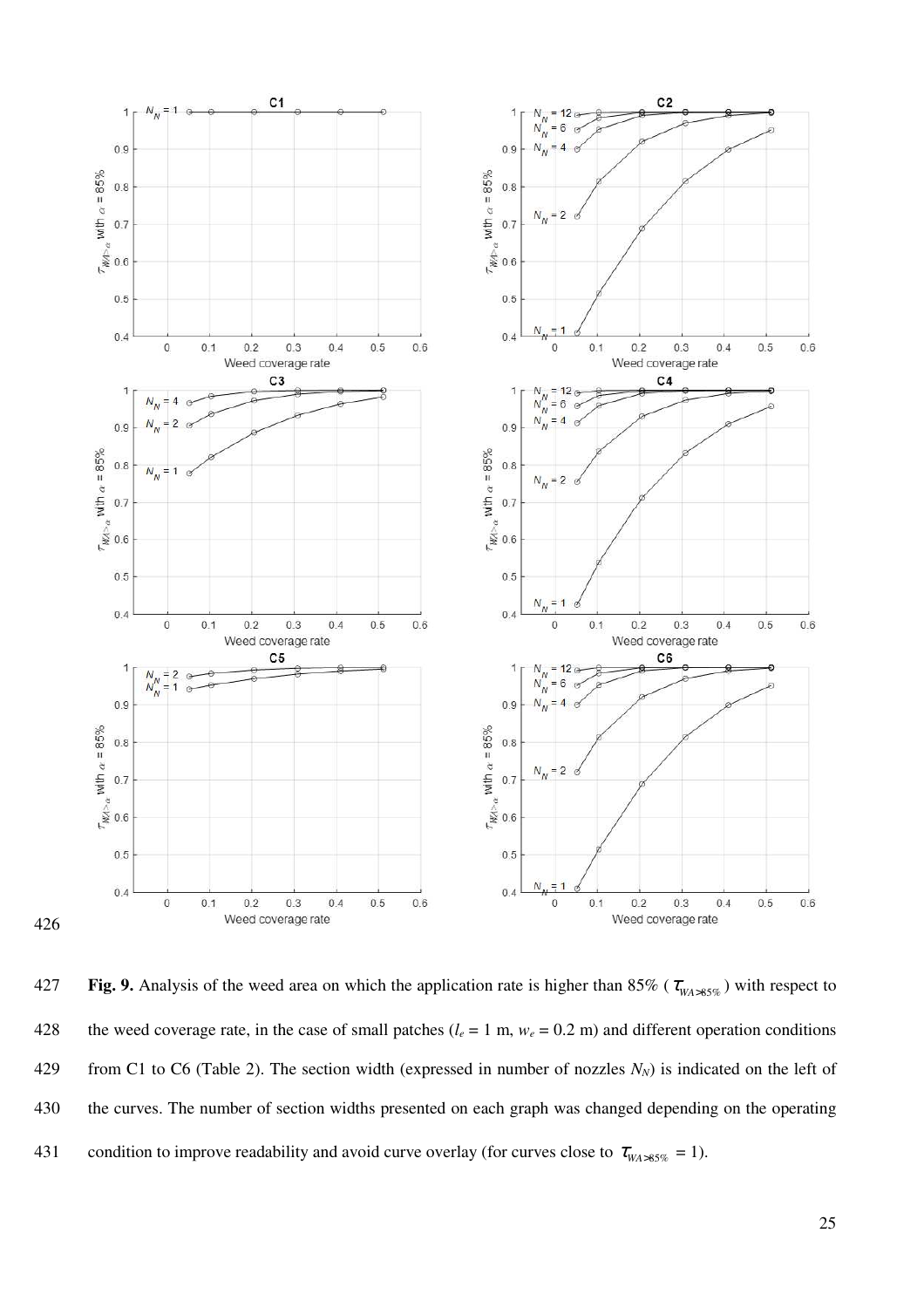### 432 **4. Discussion**

433 The use of computer simulations enables to provide a practical and simple model to study how the weed 434 distribution characteristics and the boom section width of the sprayer may affect both the quantitative 435 reduction of herbicide amount expected by patch spraying and qualitative distribution of herbicide with 436 under-dosed or overdosed areas. Examples of results presented in section 3.1 as well as the general 437 expression of the sprayed amount ratio (Eq. (4)) confirm the general trends already observed by various 438 authors such as Wallinga et al. (1998), and Rasmussen et al. (2019) who claimed that the herbicide reduction 439 increased when the section width of the sprayer decreased due to less spraying outside the patches. A more 440 refined analysis can be carried out by comparing to the results obtained by Franco et al. (2017), who 441 modeled the relative sprayed area *S* as the sum of the weed coverage rate *γ* and a power function of the 442 "precision of spraying" (*L*/*w*) as follows:

443 
$$
S = \gamma + \alpha \left(\frac{L}{w}\right)^{\beta} \tag{7}
$$

444 where *α* and *β* are two regression parameters, *L* is the total width of the boom and *w* is the width of each 445 boom section.

446 The regression analysis led by these authors was based on simulations carried out for two cases: one in the case of scattered circular patches with a weed coverage rate of 10.9% (leading to  $\alpha = 0.56$  and  $\beta = -0.73$ ) and 448 another in the case of few significant circular patches with a coverage rate of 10% (leading to  $\alpha = 0.29$  and  $\beta$  $449 = -1.01$ ). Since the authors implicitly assumes a perfect rectangular spray pattern for each nozzle, the sprayed 450 area is not affected by any overlap effect and is directly proportional to the herbicide amount. Consequently, the relative sprayed area *S* computed by Franco et al. (2017) can be compared to  $\tau_{\varrho}$ . Moreover, setting the 452 boom width at 40 m, the authors expressed the relative sprayed area as a function of the boom section width. 453 Fig. 10 presents the two regression models established by Franco et al. (2017) superimposed to data 454 computed with Eq. (4) for a weed coverage rate set at 10%. Fig. 10 shows that the results obtained by these 455 authors in the case of significant patches are similar to those derived from Eq. (4) with  $w_w = 16$  m. In the 456 case of scattered patches, the results are close to those computed with  $w_w = 4$  m. The lack of information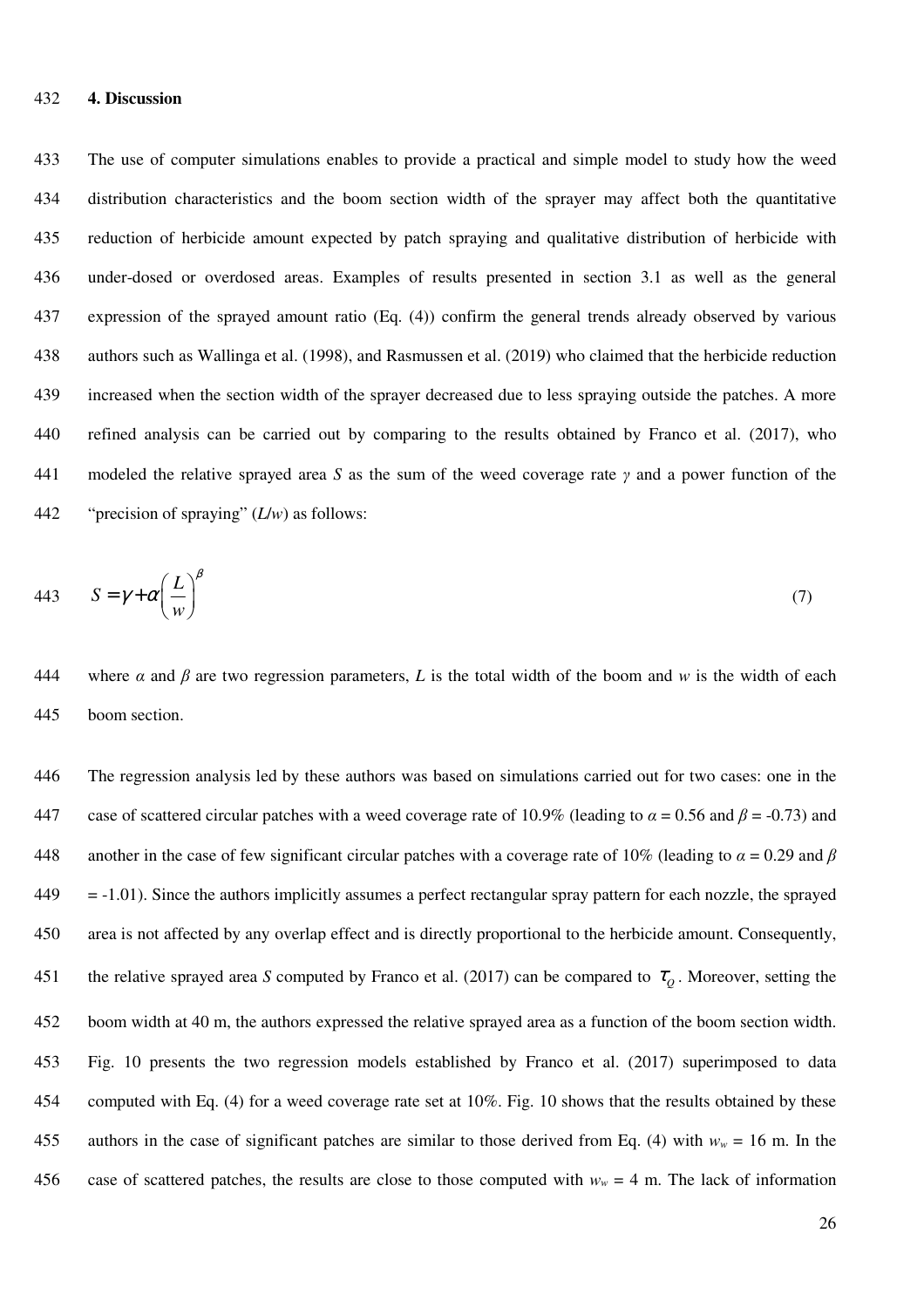457 concerning the patch diameters does not allow further interpretations or comparisons. Nevertheless, Fig. 10 458 shows that the expected reduction of herbicide amount (derived from Eq. (4)) is less optimistic than the 459 results presented by Franco et al. (2017) when patch sizes are smaller. The results presented herein are also 460 less optimistic when the weed coverage rate increases. The comparison of Eq. (7) to Eq. (4) puts the 461 emphasis on the interest of Eq. (4) to provide an analytical expression of the sprayed amount ratio as a 462 function of the weed coverage rate, the weed patch width and the boom section width irrespective of any 463 other regression coefficients. Contrary to what may be inferred from Eq. (7), Eq. (4) also demonstrates that 464 the sprayed amount ratio cannot be simply expressed as the sum of the weed coverage rate and a function 465 independent of this weed coverage rate.

![](_page_27_Figure_1.jpeg)

466

467 **Fig. 10.** Sprayed amount ratio computed for a weed coverage rate of 10% (continuous lines) and different 468 patch width values  $(w_w)$ , indicated on the curves) with respect to the section width (expressed in number of 469 nozzles spaced 0.5 m apart). Results derived from Franco et al. (2017) in the cases of scattered patches (+) 470 and significant patches ( $\circ$ ) are reproduced and superimposed.

471 Relevant comparisons with the other results found in the literature are limited because of major differences 472 in methodology, input parameters, scale of observation or formulation of the outcomes. For example, 473 Wallinga et al. (1998) considered on the one hand the spatial position of a number of seedlings and not a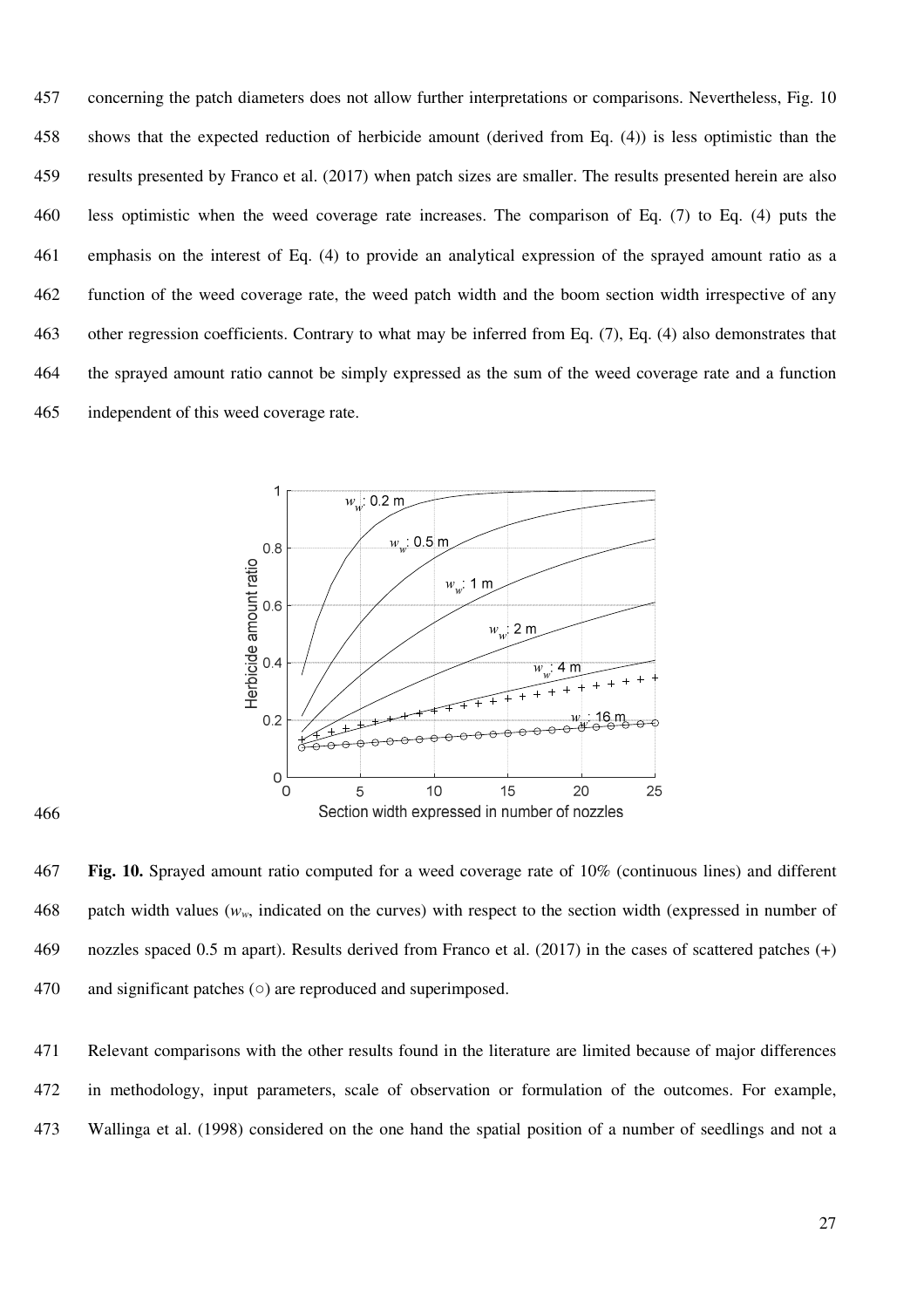474 weed coverage rate, and on the other hand they do not take into account the operating constraints of a sprayer 475 since their virtual sprayer applied the herbicide to a circular area around each weed.

476 In this work, full elliptical patches at random positions on virtual field bands modeled weed populations. The 477 assumption associated with the design of these maps is related to a weed coverage rate and not a weed 478 density stated in plants per meter. This choice is consistent with the weed maps usually obtained with 479 imaging systems (mounted on ground vehicle, UAV or satellite). Although the actual shape of weed patches 480 is more complex, the elliptical shape assumption provides a model directly parameterized by the size of the 481 patches. Thereby, this geometrical shape assumption is consistent with the objective of assessing the ability 482 of sprayers to reduce herbicide and meet farmers' expectations. Spraying simulations could be carried out in 483 the same way on actual weed maps, but the results would remain specific to few situations and the trends 484 would then be difficult to generalize.

485 Computer simulations are of practical use for farmers or manufacturers to estimate the sprayer spatial 486 resolution required to reach an herbicide reduction target according to the weed spatial distribution. The 487 simulations made it possible to build charts (such as presented in Fig. 7) to help users or manufacturers in the 488 choice of boom section widths according to the herbicide reduction target and weed infestation 489 characteristics (*i.e.* coverage rate and patch size). For example, referring to Fig.7, the choice of 6-nozzle 490 boom sections instead of individually controlled nozzles would reduce the sprayer cost while expecting a 491 herbicide use reduction of 50% when infestation rates are up to 30% and when weed patches are at least 4 m 492 wide.

493 In this paper, results assessed the potential reduction of the herbicide product with regard to a single weed 494 map for the all field. This corresponds to the case where farmers apply one herbicide or a mixture of 495 herbicide selected with regard to the dominant or most problematic weed species present in field. 496 Nevertheless, the results of several different simulations carried out with different weed maps can also be 497 considered to estimate the herbicide reduction when different herbicides are applied separately and 498 specifically on different weed classes (with different spatial distribution in the field). This corresponds to the 499 case where farmers decide to apply different herbicides with several successive sprayer passes. It also 500 corresponds to the use of sprayers equipped of multiple tanks as proposed by Gerhards and Oebel (2006) and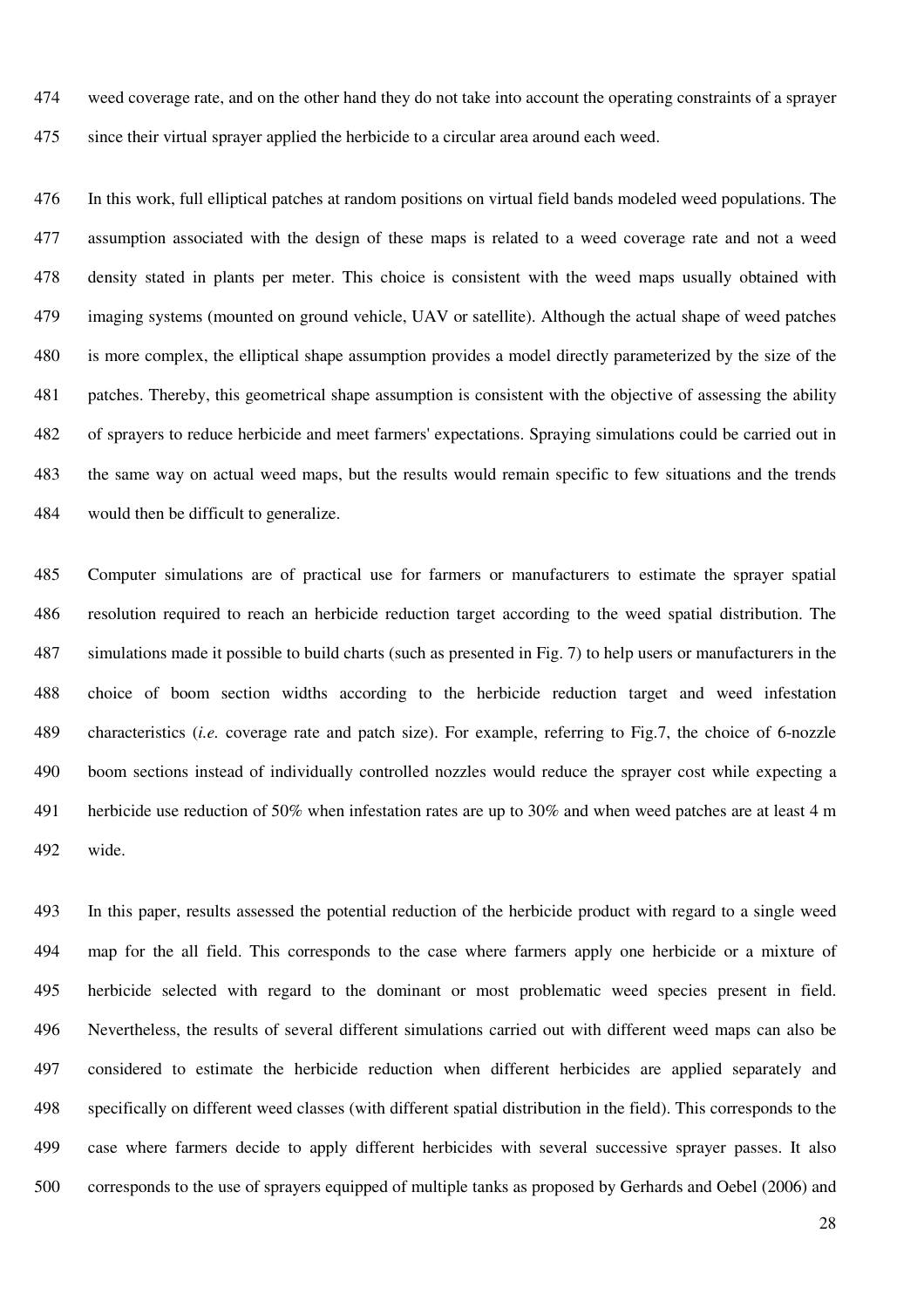501 Gutjahr et al. (2012). Indeed, depending on weed classes, the weeds distributions can vary and induce 502 differences in herbicide application. Thus, applying separately different herbicides rather than a mixture 503 helps in reducing the global amount of herbicides used and is an effective strategy to avoid the selection of 504 herbicide-resistant weeds (Gutjahr et al., 2012).

505 Bearing in mind the assumptions underlying the study (*e.g.* perfect on and off switching of the nozzles, no 506 disturbance due to travel speeds, wind effects, …), the results have to be seen as the better limits. For 507 example, Fig. 7 presents the most favorable results in terms of herbicide reduction reached for imposed weed 508 spatial distributions.

509 The computer simulations demonstrated that decreasing the weed patch size increases the sensitivity of 510 herbicide reduction to the boom section width. Thus, in the case of small patches, narrow section widths (less 511 than four nozzles) or nozzles controlled individually are required to reach the herbicide reduction objective. 512 In these situations, a substantial proportion of weed areas can be exposed to a sublethal application rate 513 because the spray deposit under a single nozzle is not constant and it is not possible to obtain a uniform 514 application rate on the whole transverse spraying distance without overlapping of several sprays. On some 515 areas, these situations can lead to weed-control failures, yield losses (for the crop) and an increase of weed 516 seedbanks. It can also promote survival and multiplication of herbicide-resistant weed specimens, since the 517 application of reduced herbicide rates (*i.e.* sublethal doses) on weeds is known, in particular, to select non-518 target-site herbicide-resistant weed populations (Neve and Powles, 2005). Taking into account the results 519 presented in section 3.2, the use of even nozzles (C5) or low angle flat nozzles (C3) could be a way to reduce 520 the risk of local under-applications as long as the boom height is accurately controlled (especially in the case 521 of even nozzles). Overall, finding an actual nozzle that would provide a uniform application rate when it is 522 used with or without overlap and with a transverse spray pattern insensitive to the boom height is not 523 possible. Technical solutions to maintain the application rate at the prescribed value on all the detection area 524 could be set up by increasing the flow rate when very narrow sections or individual nozzles are switched on, 525 or by widening the spray section on both sides of the weed detection width. However, both of these 526 approaches would increase the herbicide amount required for the application.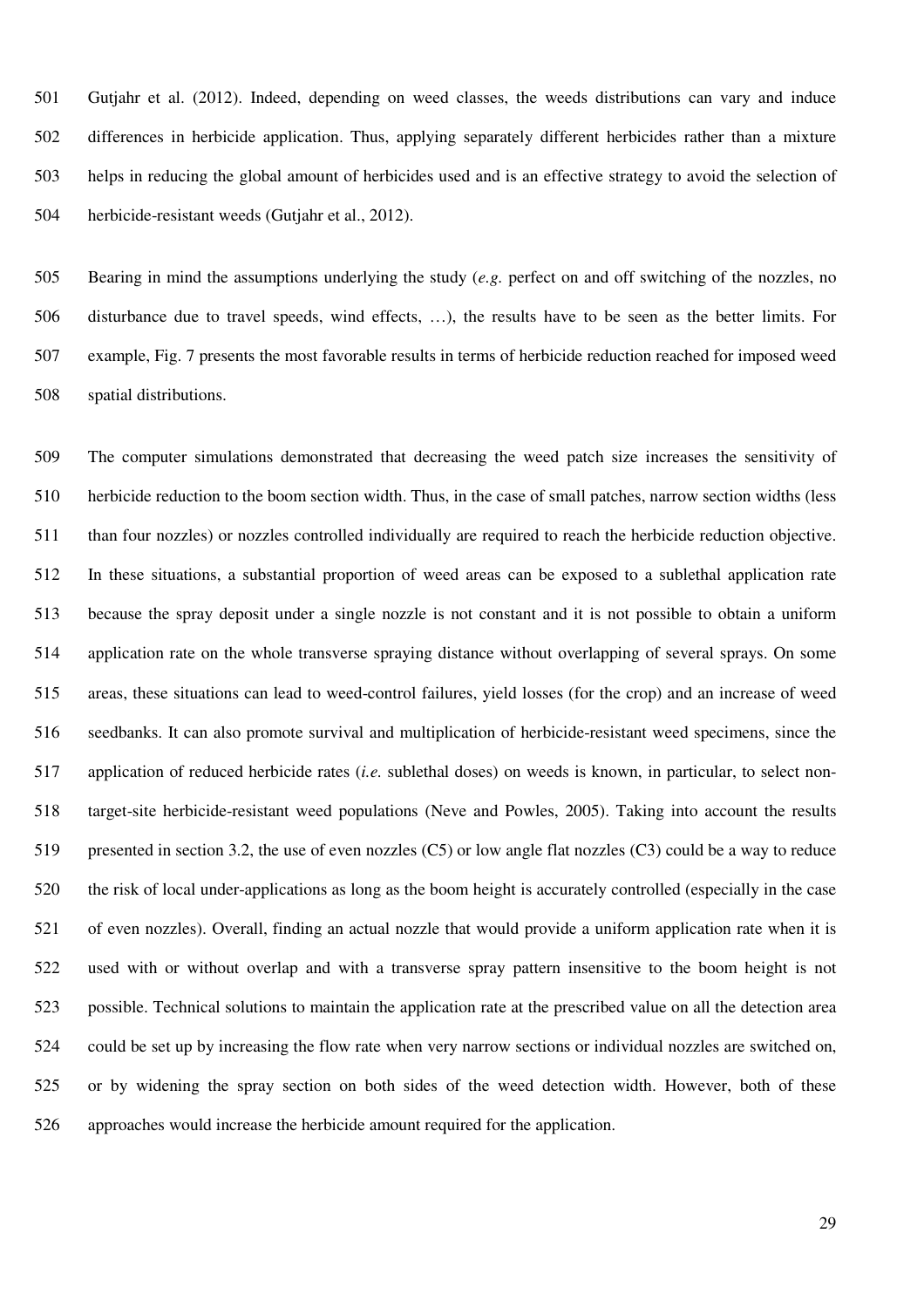527 Thus, future works will focus on the use of complementary computer simulations to help in designing more 528 flexible nozzle control in order to avoid under-applications on weeds while reaching a significant reduction 529 of herbicide use. Future works will also seek out and consider the effect of wind and travel speed conditions 530 on the deformation of the spray deposits and assess consequences of potential mistargeted applications.

531 **4. Conclusion** 

532 The use of computer simulations appears as a relevant way to study weed patch spraying, especially 533 concerning the interaction of parameters that affect the global reduction of herbicide amount and potential 534 under-application occurrences. Based on a simplified representation of weed patches, simulations of patch 535 spraying have enabled to establish a model to estimate herbicide use reduction as a function of the boom 536 section width and the spatial weed distribution defined by patch size and coverage rate. The model is of 537 practical use to study the combined effects of sprayer features and weed spatial distribution characteristics on 538 herbicide use reduction. It provides users and manufacturers with simple tools to build charts and estimate 539 the sprayer spatial resolution required to reach a given herbicide reduction target according to the weed 540 distribution. In the case of small patches dispersed in the field, computer simulations have demonstrated that 541 individual nozzles controlled independently or at least narrow boom sections are required to reach a 542 significant herbicide reduction. In these situations, numerical simulations have also estimated the proportion 543 of weed area exposed to herbicide under-application because of the the lack of spray overlap. They related 544 this proportion to the section width and the nozzle spray pattern. This finding encourages using simulations 545 to help in developing more flexible nozzle control in order to avoid any risk of weed control failure and 546 selection of herbicide-resistant weeds while reaching a significant reduction of herbicide use. Although the 547 work has been devoted to weed control, it retains its interest in any patch spraying context with the objective 548 of reducing the amount of chemical inputs by switching on or off boom sections or individual nozzles 549 preventing from chemicals areas that do not require treatment.

### 550 **5. Acknowledgements**

551 The work was supported by the national superior institute of agronomic sciences, food and environment 552 (AgroSup Dijon), the French institute for research and innovation in agriculture, food, and the environment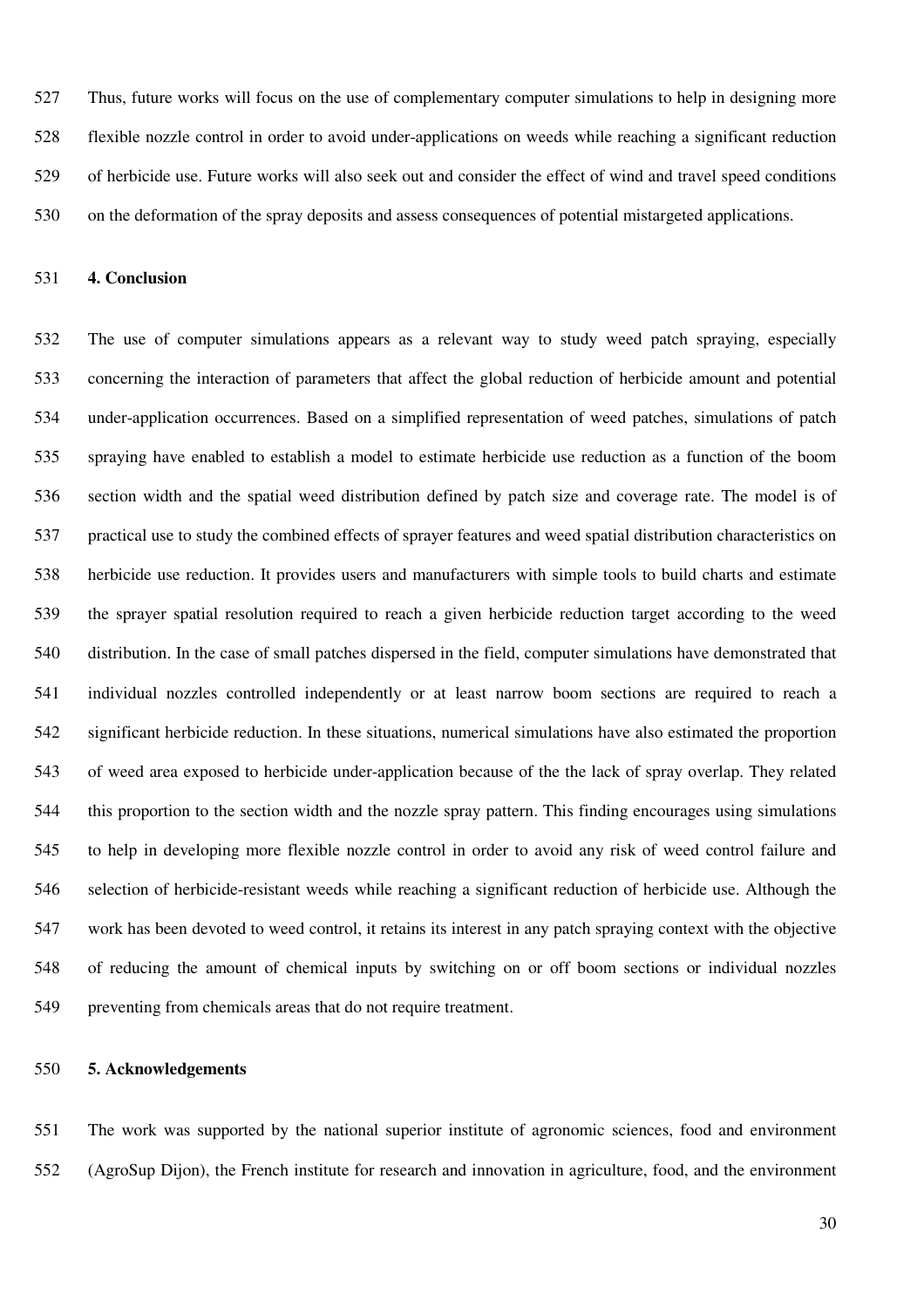- 553 (INRAE). The authors gratefully acknowledge Dr. A. Herbst, Julius Kühn-Institute (JKI) for providing
- 554 experimental data on transverse spray patterns.

### 555 **6. References**

- 556 Barroso, J., Navarrete, L., Sanchez Del Arco, M.J., Fernandez-Quintanilla, C., Lutman, P.J.W., Perry, N.H.,
- 557 hull, R.I., 2006. Dispersal of *Avena fatua* and *Avena sterilis* patches by natural dissemination, soil tillage and
- 558 combine harvesters. Weed Research 46, 118-128.
- 559 Carroll, J.P., Holden, N.M., 2009. Modeling the relationship between patch sprayer performance and weed
- 560 distribution. Transactions of the ASABE 52, 1051-1056.
- 561 Castaldi, F., Pelosi, F., Pascucci, S., Casa, R., 2017. Assessing the potential of images from unmanned aerial
- 562 vehicles (UAV) to support herbicide patch spraying in maize. Precision Agriculture 18, 76-94.
- 563 Cousens, R., Croft, A.M., 2000. Weed populations and pathogens. Weed Research 40, 63-82.
- 564 Dieleman, J., Mortensen, D., 1999. Characterizing the spatial pattern of *Abutilon theophrasti* seedling 565 patches. Weed Research 39, 455-467.
- 566 Esau, T., Zaman, Q., Groulx, D., Farooque, A., Schumann, A., Chang, Y., 2018. Machine vision smart 567 sprayer for spot-application of agrochemical in wild blueberry fields. Precision Agriculture 19, 770-788.
- 568 Faqiri, N.L., Krishnan, P., 2005. Effect of nozzle pressure and wind condition on spray pattern displacement
- 569 of RF5 and 110-5R nozzles. Applied Engineering in Agriculture 21, 747-750.
- 570 Franco, C., Pedersen, S.M., Papaharalampos, H., Ørum, J.E., 2017. The value of precision for image-based 571 decision support in weed management. Precision Agriculture 18, 366-382.
- 572 Gao, J., Liao, W., Nuyttens, D., Lootens, P., Vangeyte, J., Pižurica, A., He, Y., Pieters, J.G., 2018. Fusion of
- 573 pixel and object-based features for weed mapping using unmanned aerial vehicle imagery. International
- 574 Journal of Applied Earth Observation and Geoinformation 67, 43-53.
- 575 Gerhards, R., Oebel, H., 2006. Practical experiences with a system for site-specific weed control in arable
- 576 crops using real-time image analysis and GPS-controlled patch spraying. Weed Research 46, 185-193.
- 577 Gonzalez-de-Soto, M., Emmi, L., Perez-Ruiz, M., Aguera, J., Gonzalez-de-Santos, P., 2016. Autonomous
- 578 systems for precise spraying Evaluation of a robotised patch sprayer. Biosystems Engineering 146, 165-
- 579 182.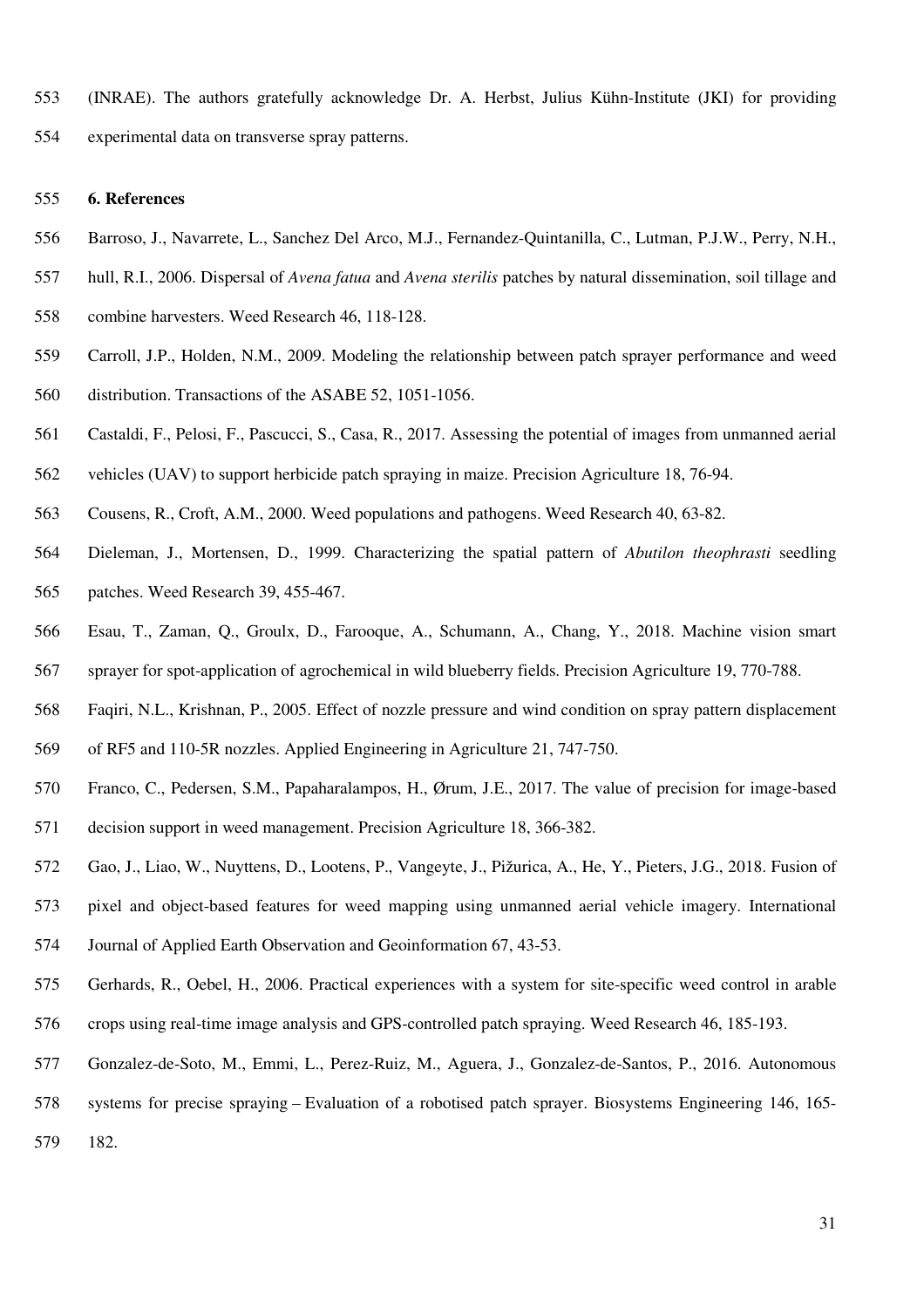- 580 Gutjahr, C., Sokefeld, M., Gerhards, R., 2012. Evaluation of two patch spraying systems in winter wheat and 581 maize. Weed Research 52, 510-519.
- 582 Hassen, N.S., Sidik, N.A.C., Sheriff, J.M., 2013. Effect of nozzle type, angle and pressure on spray 583 volumetric distribution of broadcasting and banding application. Journal of Mechanical Engineering 584 Research 5, 76-81.
- 585 Herbst, A., 2019. Personnal communication: Results of the spray pattern measurements, Julius-Kühn-Institut 586 (JKI), Braunschweig, Germany.
- 587 Humston, R., Mortensen, D.A., Bjornstad, O.N., 2005. Anthropogenic forcing on the spatial dynamics of an 588 agricultural weed: the case of the common sunflower. British Ecological Society 42, 863-872.
- 589 ISO 5682-3, 2017. Equipment for crop protection Spraying equipment Part 3: Test method to assess
- 590 the performance of volume/area adjustment systems, International Organization for Standardization, Geneva, 591 Switzerland.
- 592 ISO 16119-2, 2013. Agricultural and forestry machinery Environmental requirements for sprayers Part 593 2: Horizontal boom sprayers, International Organization for Standardization, Geneva, Switzerland.
- 594 Krishnan, P., Gal, I., J. Kemble, L., L. Gottfried, S., 1993. Effect of Sprayer Bounce and Wind Condition on 595 Spray Pattern Displacement of TJ60-8004 Fan Nozzles. Transactions of the ASAE 36, 997-1000.
- 596 Langenakens, J.J., Clijmans, L., Ramon, H., De Baerdemaeker, J., 1999. The Effects of Vertical Sprayer 597 Boom Movements on the Uniformity of Spray Distribution. Journal of Agricultural Engineering Research 598 74, 281-291.
- 599 Lebeau, F., 2004. Modelling the dynamic distribution of spray deposits. Biosystems engineering 89, 255- 600 265.
- 601 Mahalinga Iyer, R., Wills, B.M.D., 1978. Factors determining the design of tractor-mounted sprayer 602 booms—sprayer nozzle characteristics. Journal of Agricultural Engineering Research 23, 37-43.
- 603 Matlab, 2019. Version 9.7. The MathWorks, Inc., Natick, Massachusetts, United States., The MathWorks,
- 604 Inc., Natick, Massachusetts, United States.
- 605 Neve, P., Powles, S., 2005. High survival frequencies at low herbicide use rates in populations of *Lolium*
- 606 *rigidum* result in rapid evolution of herbicide resistance. Heredity 95, 485-492.
- 607 Oerke, E.C., 2006. Crop losses to pests. The Journal of Agricultural Science 144, 31-43.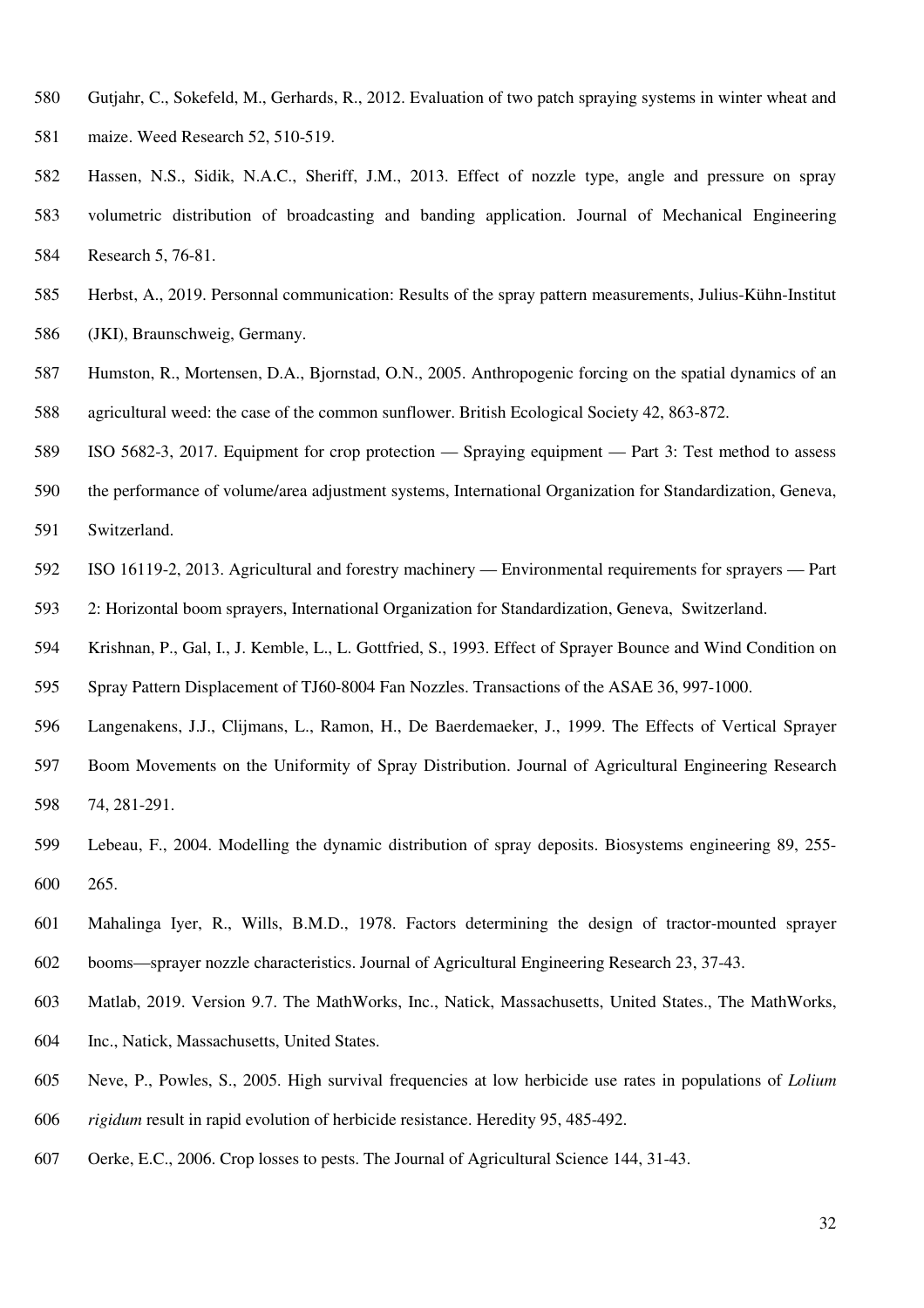- 608 Paice, M.E.R., Day, W., Rew, L.J., Howard, A., 1998. A stochastic simulation model for evaluating the
- 609 concept of patch spraying. Weed Research 38, 373-388.
- 610 Paice, M.E.R., Miller, P.C.H., Bodle, J.D., 1995. An experimental sprayer for the spatially selective 611 application of herbicides. Journal of Agricultural Engineering Research 60, 107-116.
- 612 Ramon, H., De Baerdemaeker, J., 1997. Spray Boom Motions and Spray Distribution: Part 1, Derivation of a 613 Mathematical Relation. Journal of Agricultural Engineering Research 66, 23-29.
- 614 Rasmussen, J., Azim, S., Nielsen, J., Mikkelsen, B.F., Hørfarter, R., Christensen, S., 2019. A new method to
- 615 estimate the spatial correlation between planned and actual patch spraying of herbicides. Precision 616 Agriculture.
- 617 Shearer, S., Jones, P., 1991. Selective application of post-emergence herbicides using photoelectrics.
- 618 Transactions of the ASAE 34, 1661-1666.
- 619 Stafford, J., Miller, P., 1993. Spatially selective application of herbicide to cereal crops. Computers and 620 Electronics in Agriculture 9, 217-229.
- 621 Thorp, K.R., Tian, L.F., 2004. A review on remote sensing of weeds in agriculture. Precision Agriculture 5, 622 477-508.
- 623 Wallinga, Groeneveld, Lotz, 1998. Measures that describe weed spatial patterns at different levels of 624 resolution and their applications for patch spraying of weeds. Weed Research 38, 351-359.
- 625 Wang, A., Zhang, W., Wei, X., 2019. A review on weed detection using ground-based machine vision and 626 image processing techniques. Computers and electronics in agriculture 158, 226-240.